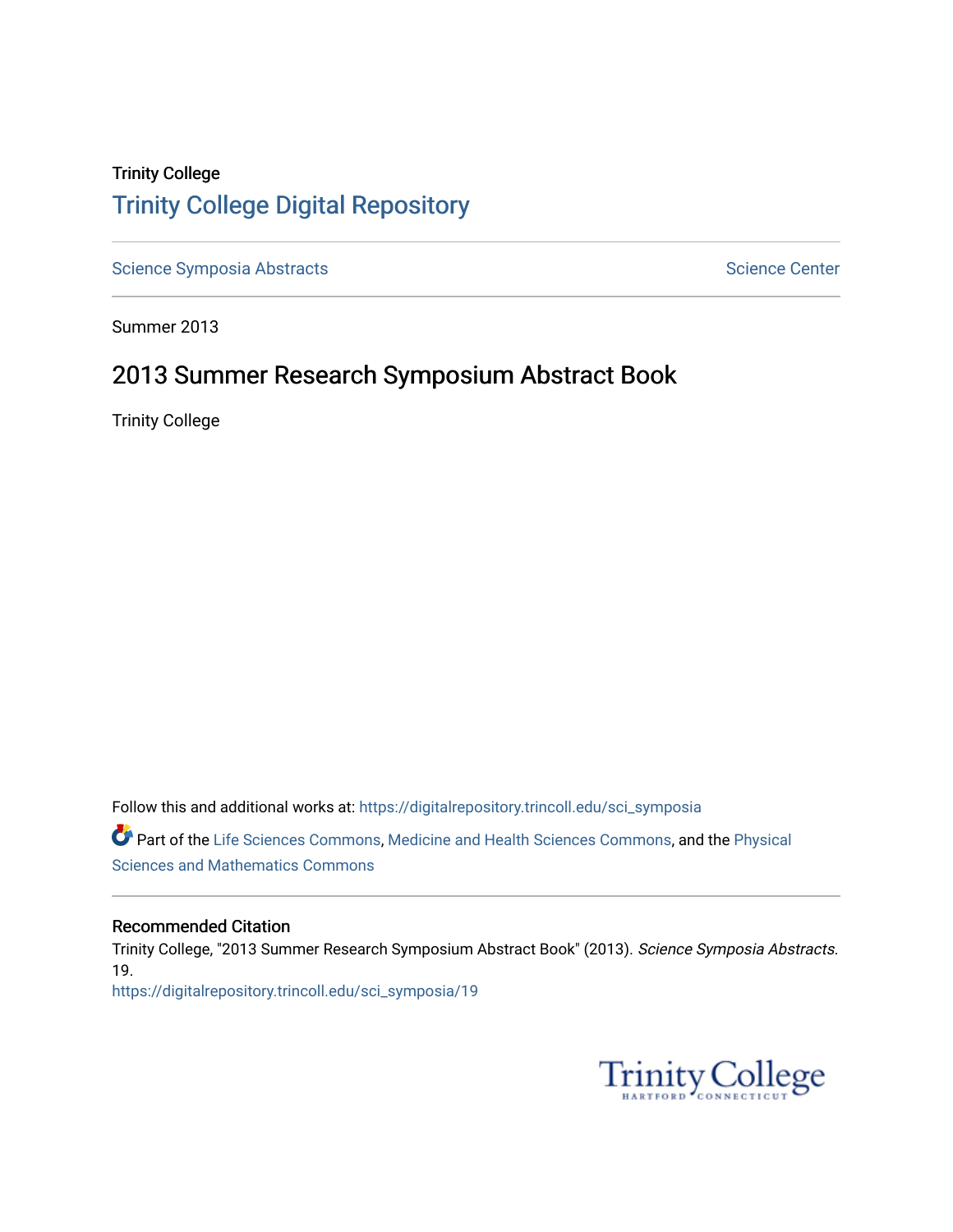# **NINTH ANNUAL SUMMER RESEARCH SYMPOSIUM**



Presentations

**\_\_\_\_\_\_\_\_\_\_\_\_\_\_\_\_\_\_\_\_\_\_\_\_\_\_\_\_\_\_\_\_\_** 

**Washington Room, Mather Hall September 19, 2013 12:15pm – 1:30pm**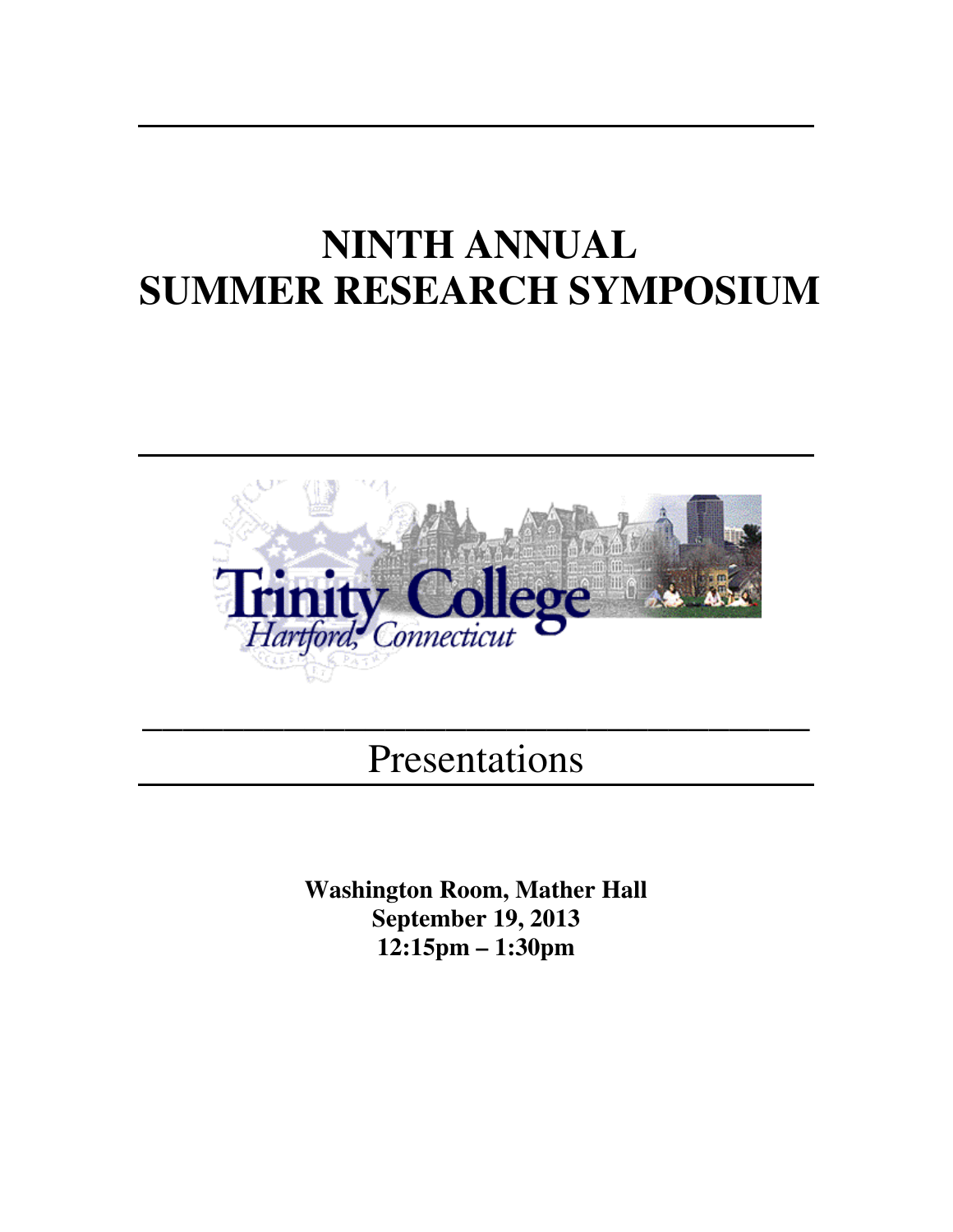## **NINTH ANNUAL SUMMER RESEARCH SYMPOSIUM TRINITY COLLEGE**

## **TABLE OF CONTENTS**

**Poster # Title** 

# **BIOLOGY**

- **1. EFFECT OF SIMPLE SOCIAL STIMULI ON BEHAVIOR AND NEUROGENESIS IN THE TELENCEPHALON OF WEAK ELECTRIC FISH** *APTERONOTUS LEPTORHYNCHUS* Hamdi Abdi '16
- **2. USING A COMPUTATIONAL MODEL TO EXPLORE SEGMENT ADDITION DURING DEVELOPMENT IN THE FLOUR BEETLE TRIBOLIUM CASTANEUM**  William Blaine '15
- **3. TEMPERATURE ACCLIMATION OF THE NERVOUS SYSTEM IN WEAKLY ELECTRIC FISH,** *APTERONOTUS LEPTORHYNCHUS* Hannah Brickley '14, Hamdi Abdi '16, Caroline Blanchard '13
- **4. CREATION OF SERRATE LIGAND GENE CONTRUCTS FOR ACTIVATION AND INHIBITION OF THE NOTCH SIGNALING PATHWAY** James Curlin '15
- **5. ACETYLCHOLINESTERASE IN THE BRAIN OF THE CHINESE MUD SNAIL: MOLECULAR WEIGHT AND FORMATION OF POLYMERS**  Xiaomeng Deng '16
- **6. CELL DIVISION CYCLE COUNTS AND ELONGATION IN RED FLOUR BEETLE**  Sara Khalil '15
- **7. SPHINGOSINE KINASE-2 INHIBITOR DIMINISHES RENAL INFLAMMATION/ FIBROSIS IN RESPONSE TO UNILATERAL URETERAL OBSTRUCTION** Lorena Lazo de la Vega '14
- **8. INHIBITION OF THE CELL CYCLE IN TRIBOLIUM CASTANEUM USING HYDROXYUREA INJECTIONS**  Raymond Li '14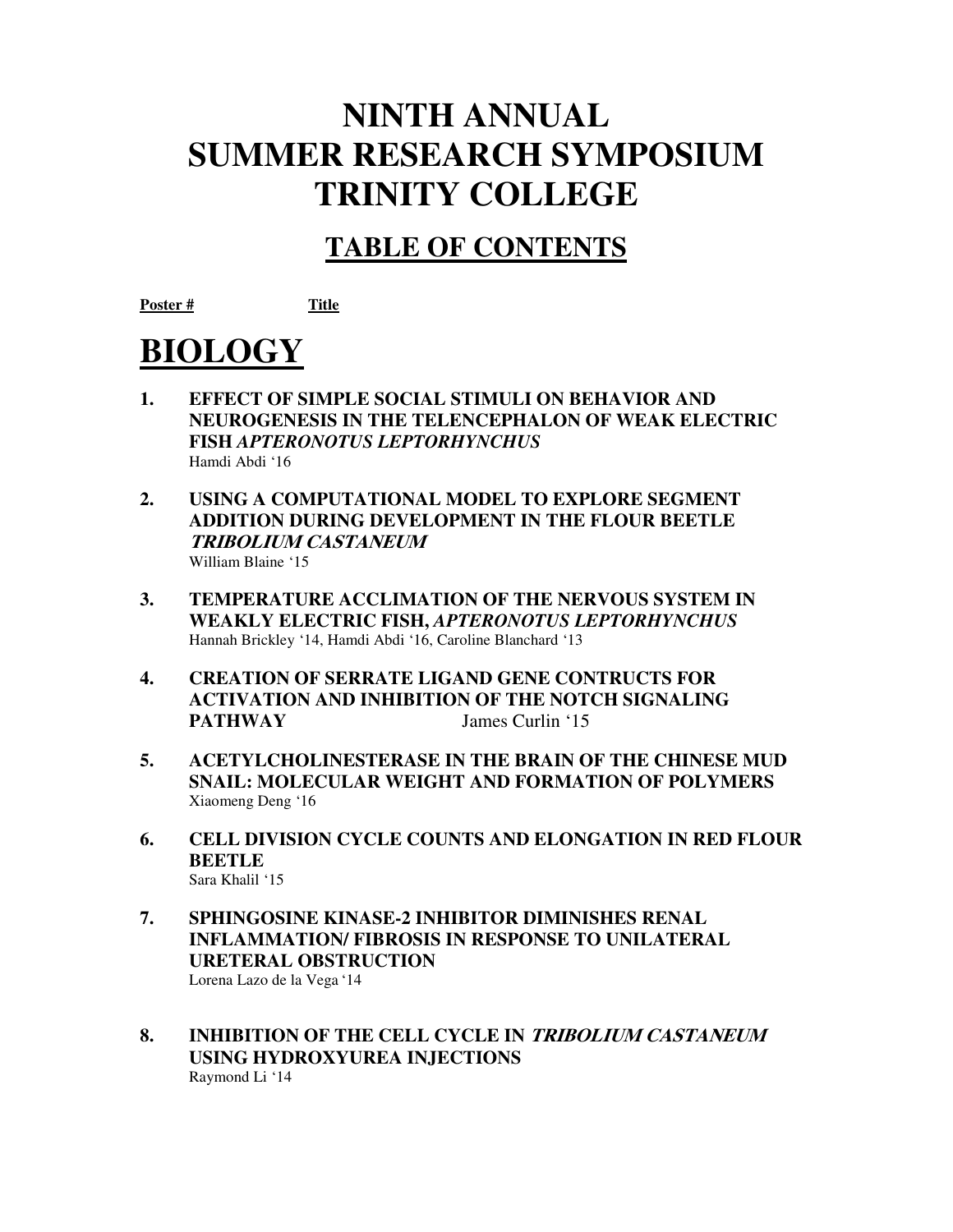- **9. THE EFFECT OF ENDOPLASMIC RETICULUM (ER) STRESS ON LIPID COMPOSITION IN OLIGODENDROCYTES** Michael McQuiston '16
- **10. UNDERSTANDING THE RATE OF SEGMENT ADDITION IN ARTHROPODS BY LOCATING PULSES OF MITOSES IN** *TRIBOLIUM CASTANEUM* **EMBRYOS**  Heidi Pi '14
- **11. IS ELONGATION AND SEGMENT PATTERNING INDEPENDEDNT PRCOCESSES IN NORMAL GROWTH OF A CRUSTACEAN, FAIRY SHRIMP?**  Niranjana Pokharel '15

## **CHEMISTRY**

- **12. DISCOVERY OF A DIMERIC BY-PRODUCT IN THE PREPARATION OF A TUNGSTEN BIS-ALKYNE COMPLEX**  Lauren Davidson '16
- **13. SURFACE CONCENTRATION OF FORMIC ACID AT THE LIQUID VAPOR INTERFACE**  Jeff Pruyne '15
- **14. SYNTHESIS AND CHARACTERIZATION OF CYCLIC TUNGSTEN BIS-ALKYNE COMPLEXES DERIVED FROM HEXAMETHYLENEDIAMINE AND m-XYLENEDIAMINE**  Edgar Soto '15
- **15. CYCLIZATION OF TERMINAL DIALKYNES BY COORDINATION WITH TUNGSTEN**  John Stiller '14

## **ENGINEERING**

- **16. THE CLOGGING CASCADE OF AN ARRAY OF MICROCHANNELS**  Erin Barney '15
- **17. IGNITION STUDY OF SUPERSONIC FREE STREAM JETS USING SHOCK TUBE**  Christian T. Firsching '15, Binod Giri '15, Barok Imana '16
- **18. WAVELET BASED ALGORITHM FOR DATA COMPRESSION**  Jin Feng Liu '14
- **19. HUMAN ARM MODEL AND PRATT TRUSS BRIDGE MODEL**  Jake Mevorach '16, Hang Yang '16, Khari Jarrett '16
- **20. NEW VISION SYSTEM AND NAVIGATIONAL ALGORITHM FOR AN AUTONOMOUS GROUND VEHICLE**

Hokchhay Tann '14, Bicky Shakya '14, Alex Merchen '14, Abhishek Khanal '15,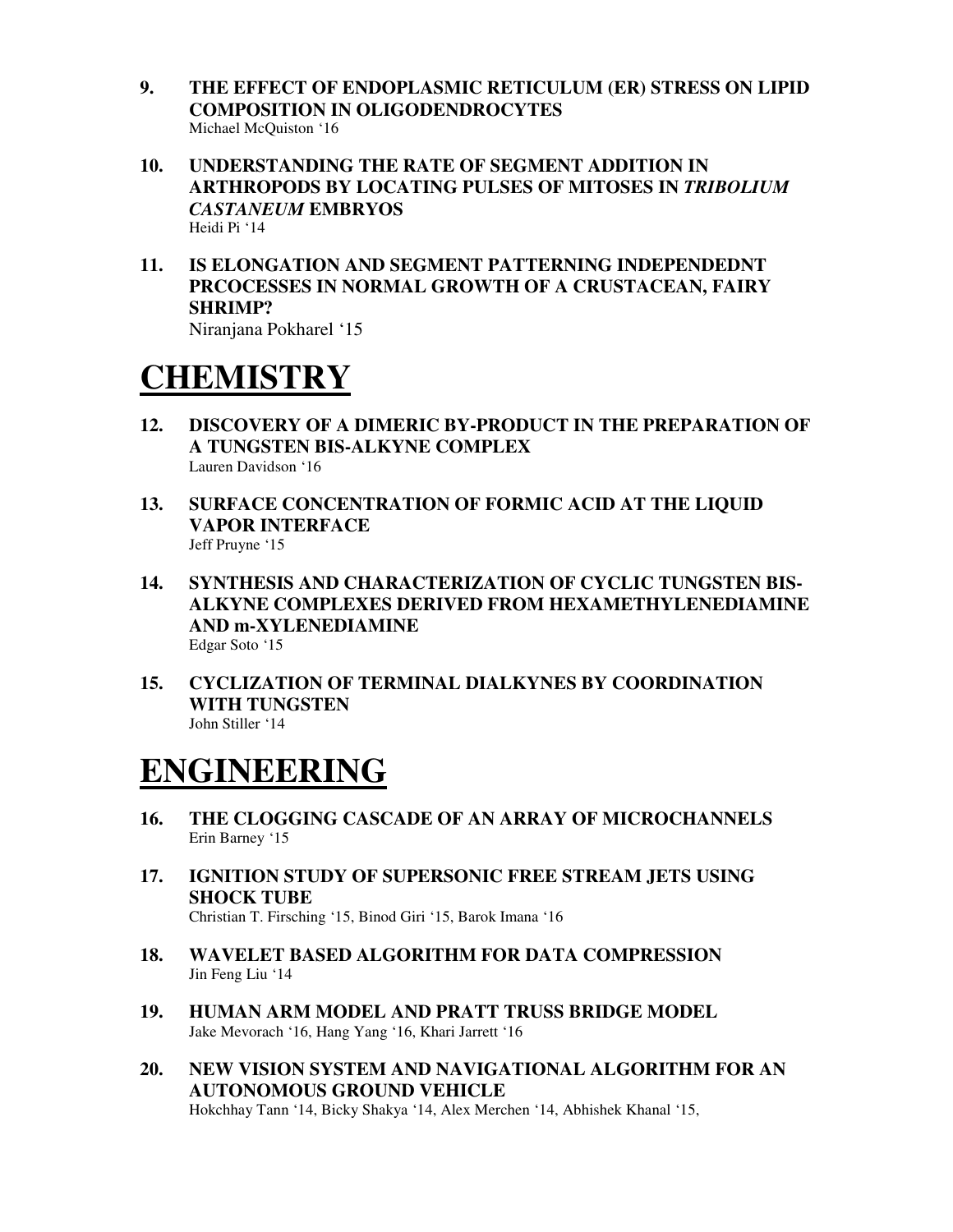## **ENVIRONMENTAL SCIENCE**

- **21. THE EFFECT OF CLEAR CUTTING ON SUB-ALPINE FOREST SOIL NUTRIENTS AND TRACE METALS WITHIN THE WHITE MOUNTAIN NATIONAL FOREST, NEW HAMPSHIRE**  Justin Beslity '15, Daniel Hong '15
- **22. MAGNETIC CHARACTERIZATION OF LAKE SEDIMENT TO RECONSTRUCT STORM FREQUENCY RECORDS IN NEW YORK**  Jami Cogswell '16
- **23. A POLLEN DIAGRAM FROM LAKE LOUISE, CENTRAL CONNECTICUT**  Madeline Foley '14
- **24. SYNERGISM IN TOXICITY OF MIXTURES OF PHARMACEUTICALS TO** *DAPHNIA MAGNA* Airelle A. James '14
- **25. DEGRADATION OF DISSOLVED ORGANIC MATTER BY MICROBIAL AND PHOTOCHEMICAL PROCESSES IN TEXAS RIVERS**  Jessica Smith '14

# **MATHEMATICS**

- **26. GENERALIZATIONS OF HYPERBOLIC TRIGONOMETRY**  Greg Convertito '16
- **27. TAXICAB GEOMETRY AND MASS TRANSIT DISTANCE**  George Thekkedath '16

## **NEUROSCIENCE**

- **28. INVESTIGATING THE RELATIONSHIP BETWEEN BEHAVIORAL AND ELECTROPHYSIOLOGICAL ASPECTS OF PM IN INDIVIDUALS WITH TRAUMATIC BRAIN INJURY AND HEALTHY INDIVIDUALS**  Erin Aisenberg '16, Tessa Bloomquist '16
- **29. THE EFFECTS OF CAFFEINE ON THE SYNAPTIC PLASTICITY IN THE HIPPOCAMPUS OF RODENTS**  Nicholas Bellas '16, Alison Callegari '14, Yasmine Delgado '14, Julia Duggan '16, Georgia McAdams '14, Venus Nunez '14, Jenna Park '16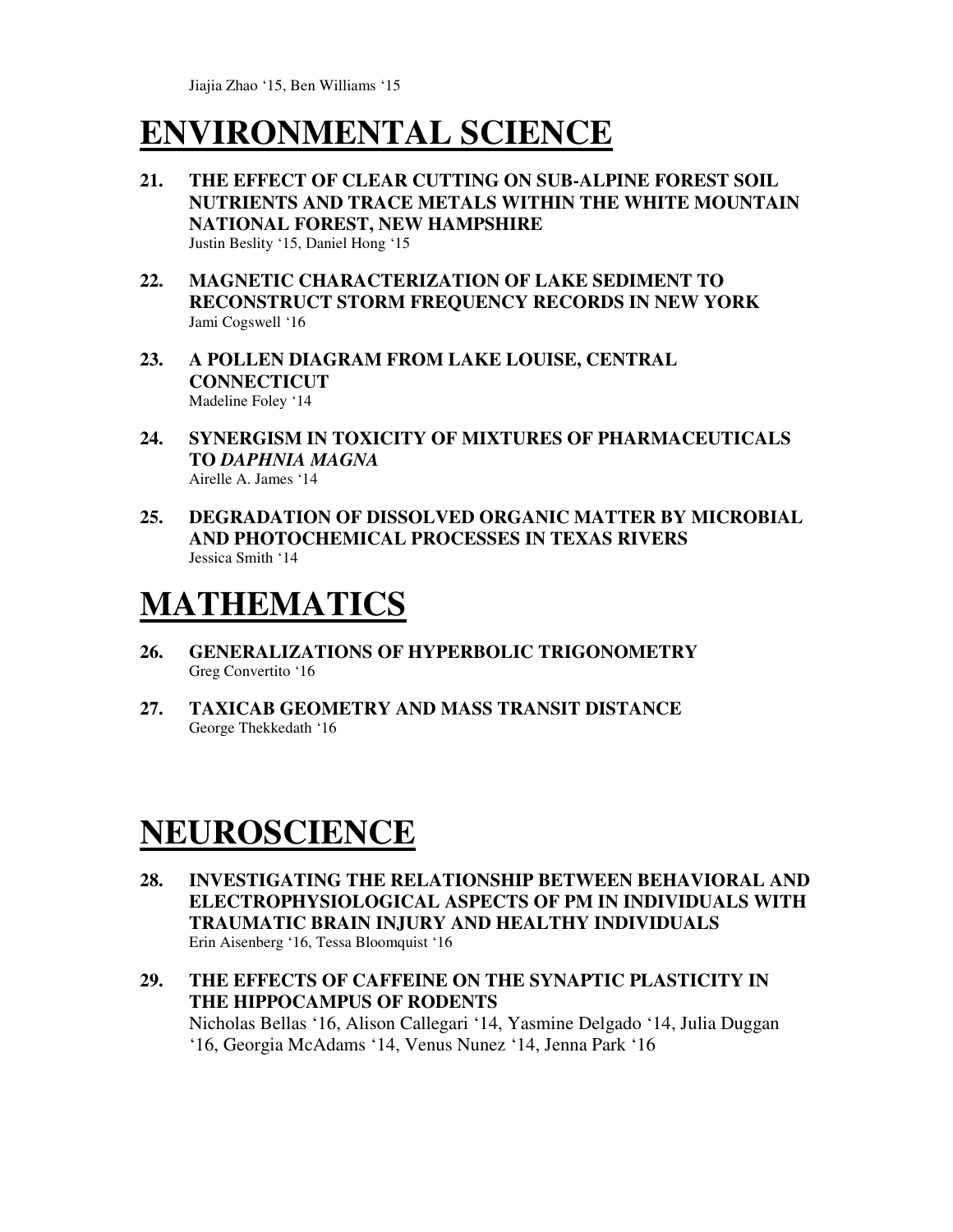- **30. THE EFFECTS OF TWO DIFFERENT KETOGENIC DIETS, VARYING IN NUTRIENT CONSTITUTION, ON THEIR ABILITY TO ALLEVIATE AUTISTIC SYMPTOMS IN A MOUSE MODEL**  Subrina Bisnauth '15, Alex Suarez '16
- **31. THE EFFECTS OF ALCOHOL USE ON COGNITION IN COLLEGE STUDENTS**

Sharmy Dhaliwal '16

- **32. EFFECTS OF GLIAL-DERIVED FACTORS ON APOPTOSIS IN NEUROBLASTOMA CELLS**  Anne Do '16, Livia Wyss '16
- **33. METFORMIN AND A MODERATE KETOGENIC DIET: THE EFFECT ON BLOOD CHEMISTRY AND BEHAVIOR ON A MOUSE MODEL OF AUTISM**  Jessica Fortin '14
- **34. THE EFFECT OF THE KETOGENIC DIET ON THE POLY (I:C) MOUSE MODEL OF AUTISM**  Michelle Murphy '14
- **35. SUPPLEMENTATION OF THE KETOGENIC DIET WITH EVEN- AND ODD-NUMBERED MEDIUM CHAIN TRIGLYCERIDES IN A MOUSE MODEL OF AUTISM**  Lisa Saa '14

## **PHYSICS**

**36. STUDY OF ULTRAFAST DYNAMICS IN NANOSCALE**  Pratistha Shakya '15

# **BIOLOGY**

**1.** 

**EFFECT OF SIMPLE SOCIAL STIMULI ON BEHAVIOR AND NEUROGENESIS IN THE TELENCEPHALON OF WEAK ELECTRIC FISH** *APTERONOTUS LEPTORHYNCHUS* Hamdi Abdi '16 Faculty Sponsor: Kent Dunlap

Electric fish are prime candidates for studying the effects of social stimuli on neurogenesis because their electrocommunication signals are influenced by brain regions that have abundant neurogenesis. In this experiment, we examined the forebrain of the brown ghostknife fish for evidence of neurogenesis, a region homologous to the mammalian hippocampus and previously disregarded in studies of the fish brain. Immunohistochemistry for BrdU was performed in the forebrain of fish previously sacrificed in the spring, which enabled us to see that the forebrain was in fact a source of socially induced neurogenesis. It is currently known that social stimuli cause neurogenesis and behavioral change, but it is unknown whether neurogenesis is also a cause of the social change.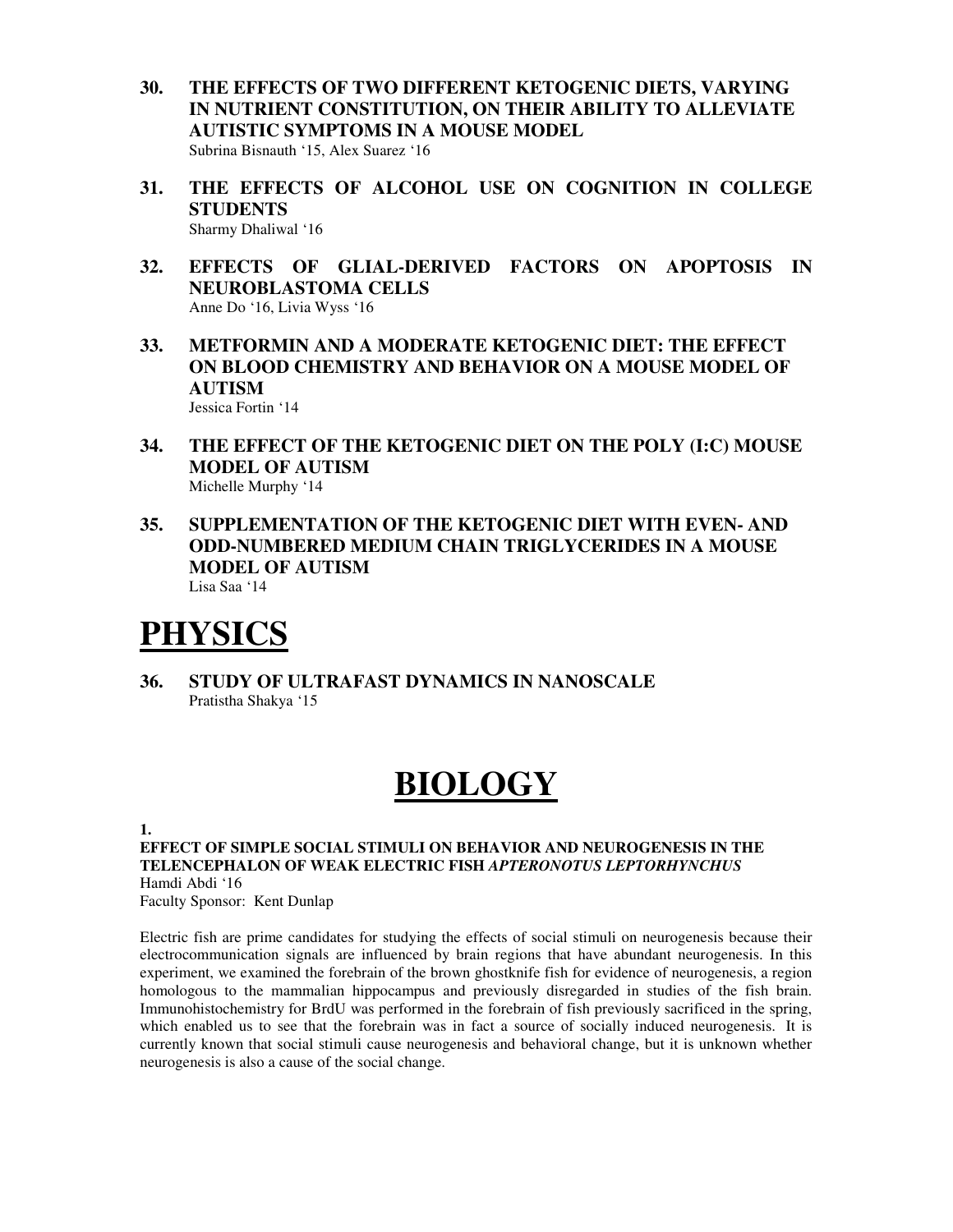#### **2. USING A COMPUTATIONAL MODEL TO EXPLORE SEGMENT ADDITION DURING DEVELOPMENT IN THE FLOUR BEETLE** *Tribolium castaneum* William Blaine '15

Faculty Sponsor: Terri A. Williams

While body segment development has been intensively studied in fruit flies, Drosophila melanogaster, D. their segmentation is atypical: segments are formed simultaneously from an early syncytium. However, most other arthropods- myriapods, chelicerates, crustaceans, and insects –form their segments sequentially from a cellularized "growth zone," an elongating region in the posterior part of the embryo. Because little is known about how cell behaviors (such cell division and movement) drive segment addition in most arthropods, we have created an in silico model (via Compucell3D software and python script files) of germband elongation using actual measurements from the growth zone in the red flour beetle, Tribolium castaneum, over the 16-18 hour time period after egg lay. Using Compucell3d software, simulated cells received a programmed set of parameters to allow them to grow, divide, follow chemical signals, and exhibit motility. We model a 2 hour period during Tribolium segment addition (16 to 18 hours after birth) during which segments are added rapidly, doubling the number of segments from 6 to 12. Using dimensional measurements and transect cell counts of the 16 hour growth zone (obtained from images of DAPI-stained germbands), an initial cell field was generated. Furthermore, counts of rates of mitosis during the 16-18 hour timeframe indicated that cell growth plays a minor role at that stage of development, while cell rearrangement drives the drastic elongation that occurs between 16 and 18 hours. Thus, an accurate and realistic model of segment addition had to include prevalent cell motility, but little cell growth. By including biases in the direction of motility, a working model was produced that could successfully use a 16 hour initial condition to generate cell fields similar to the terminal portion of the 18 hour germband. After the completion of a general model of segment addition, cell growth and migration parameters can be adjusted to produce exact 18 hour cell fields, and thus, investigate how cellular behaviors produce the rapid segmentation seen during the 16-18 hour time period.

#### **3.**

### **TEMPERATURE ACCLIMATION OF THE NERVOUS SYSTEM IN WEAKLY ELECTRIC FISH,** *APTERONOTUS LEPTORHYNCHUS*

Hannah Brickley '14, Hamdi Abdi '16, Caroline Blanchard '13 Faculty Sponsor: Kent Dunlap

Although global climate change will likely cause behavioral change in animals, the mechanisms by which temperature influences neural processes that control behavior are not well understood. The electric signals of weakly electric fish, which are used in communication behavior, are highly temperature sensitive and provide a direct insight how temperature change affects the nervous system. Our study explores whether neural circuits in the electrocommunication system undergo thermal acclimation in response to a long-term temperature change in weakly electric fish, *Apteronotus leptorhynchus*. Twenty fish were housed for >20 days in either warm water (27.8°C) or cool water (25.6°C). Six random test fish were chosen and transferred from the cool tank to the warm tank and then back to the cool tank. Between each transfer, data were collected one day after the switch and then again 10-11 days after the switch. During data collection, the fish were held in a test tank where the water was cooled from 30°C to 22°C and the voltage of the electric organ discharge was recorded every two degrees. For each fish, we graphed the relationship between the electric discharge frequency and temperature. Compared to control fish kept at constant temperature, fish that were transferred from cold to warm water showed an increased slope (Q10) and decreased y-intercept. Fish transferred from warm to cold water showed a decrease in slope (Q10) and increase in y-intercept. Results were only statistically significant at days 10-11 of acclimation. These results suggest an acclimation to long-term temperature change and show the ability of the fish to maintain a relatively constant electric discharge despite temperature change.

#### **4.**

### **CREATION OF SERRATE LIGAND GENE CONTRUCTS FOR ACTIVATION AND INHIBITION OF THE NOTCH SIGNALING PATHWAY**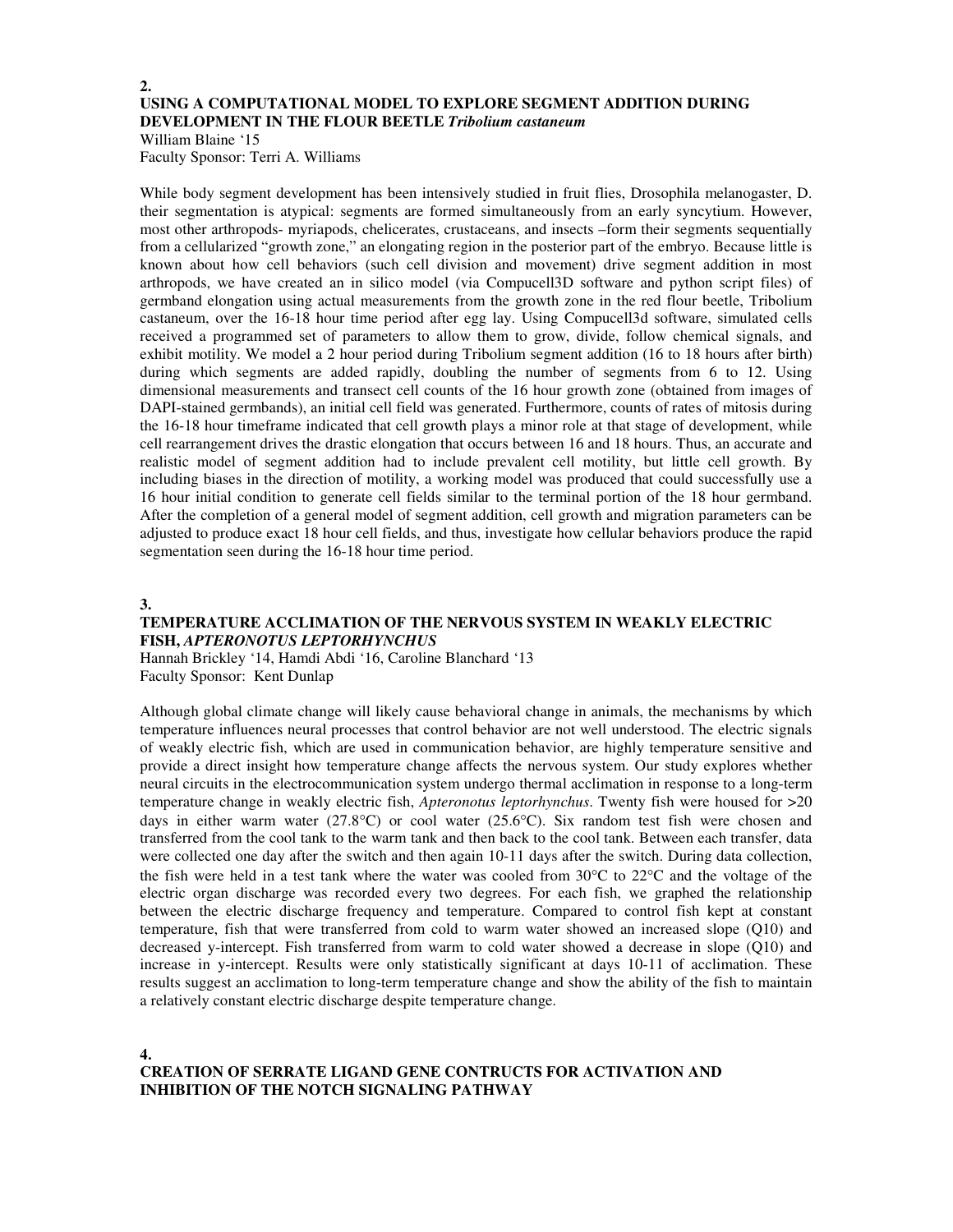James Curlin '15 Faculty Sponsor: Robert J. Fleming

The cell signaling pathway known as Notch is a highly conserved mechanism of cell differentiation that exists in an extremely large range of animals, including humans. This pathway is regulated by two ligands known as Serrate and Delta, which can either inhibit or activate the activity of the pathway by interacting with the Notch receptor. Serrate's ability to inhibit Notch is dependent on its location relative to the Notch receptor. When both Serrate and Notch are present on the same cell, the Notch receptor is inhibited. When located on separate cells, Serrate functions in the activation of the *Notch* pathway. A series of EGF-like repeats within the Serrate molecule appear to be primarily responsible for the inhibition, as shown in a previous study when the deletion of repeats 4, 5 and 6 in the Serrate molecule resulted in a lack of inhibition of the Notch receptor. Further studies show that when repeats 4-6 were moved in between repeats 11 and 12, activation was retained, but inhibition was still lost. A construct of the Serrate molecule is currently being developed, which will move the EGF-like repeats 4, 5 and 6 in between repeats 7 and 8. The results of this construct will determine if the location is a major factor in the inhibition of the Notch molecule.

**5.** 

## **ACETYLCHOLINESTERASE IN THE BRAIN OF THE CHINESE MUD SNAIL: MOLECULAR WEIGHT AND FORMATION OF POLYMERS**

Xiaomeng Deng '16 Faculty Sponsor: Charles Swart

The cholinergic neurotransmitter system is the most dominant system in vertebrates controlling motor systems as well as various aspects of cognition. In invertebrates this is not always the case. In gastropods acetylcholine is found only in the central nervous system. I have been studying the enzyme acetylcholinesterase, which removes acetylcholine from the synaptic cleft in the brain of the Chinese mud snail, *Cipangopaludina chinensis*. This summer I developed several methods in an attempt to determine the molecular weight of the monomeric form of AChE. In *C. chinensis* AChE in the brain is only found in membrane bound form and when released from the membrane by treatment with detergent the subunits combine together to form large polymers. I altered several aspects of sample preparation and polyacrylamide gel electrophoresis to eliminate this polymerization: a) using freshly acquired brain samples without storage in the freezer b) using the same buffer (Tris) as the PAGE and avoiding the commonly used phosphate buffer, c) Separating the enzyme from other brain proteins in a native PAGE at a very low voltage (35 to 70 V) over 4 to 6 hours, d) Recovering the bands that show enzyme activity from this initial gel and running it again in denatured state on standard PAGE. Unfortunately the concentration of enzyme recovered in this process is too low to detect with standard coommassie staining. I am currently working on methods of protein isolation prior to PAGE including affinity gel filtration and ammonium sulfate precipitation.

**6.** 

### **CELL DIVISION CYCLE COUNTS AND ELONGATION IN RED FLOUR BEETLE**  Sara Khalil '15 Faculty Sponsor: Terri A. Williams Non-Trinity Sponsor: Lisa Nagy, Ecology & Evolutionary Biology, University of Arizona

Segmentation is a key feature of arthropods and the process by which segments form has been well studied in the model system, the fruit fly *Drosophila*. Segmentation occurs simultaneously in *Drosophila*. By contrast, most arthropods add segments sequentially from what is assumed to be a growth or proliferative zone at the posterior region. Molecular events that establish and maintain the growth zone and the varying mechanisms of elongation and segmentation among arthropods aren't well understood. Therefore, a model is needed to explain how sequential segmentation occurs in arthropods. *Tribolium castaneum*, commonly known as red flour beetle, is a non-drosophilid arthropod that undergoes a process of segmentation and elongation that differs from that of the generalized *Drosophila* model. This project focuses on determining if cell division, cell rearrangement and cell shape change, or both are important in explaining the mechanism in which elongation occurs. A fate map of the cellular blastoderm was generated and used to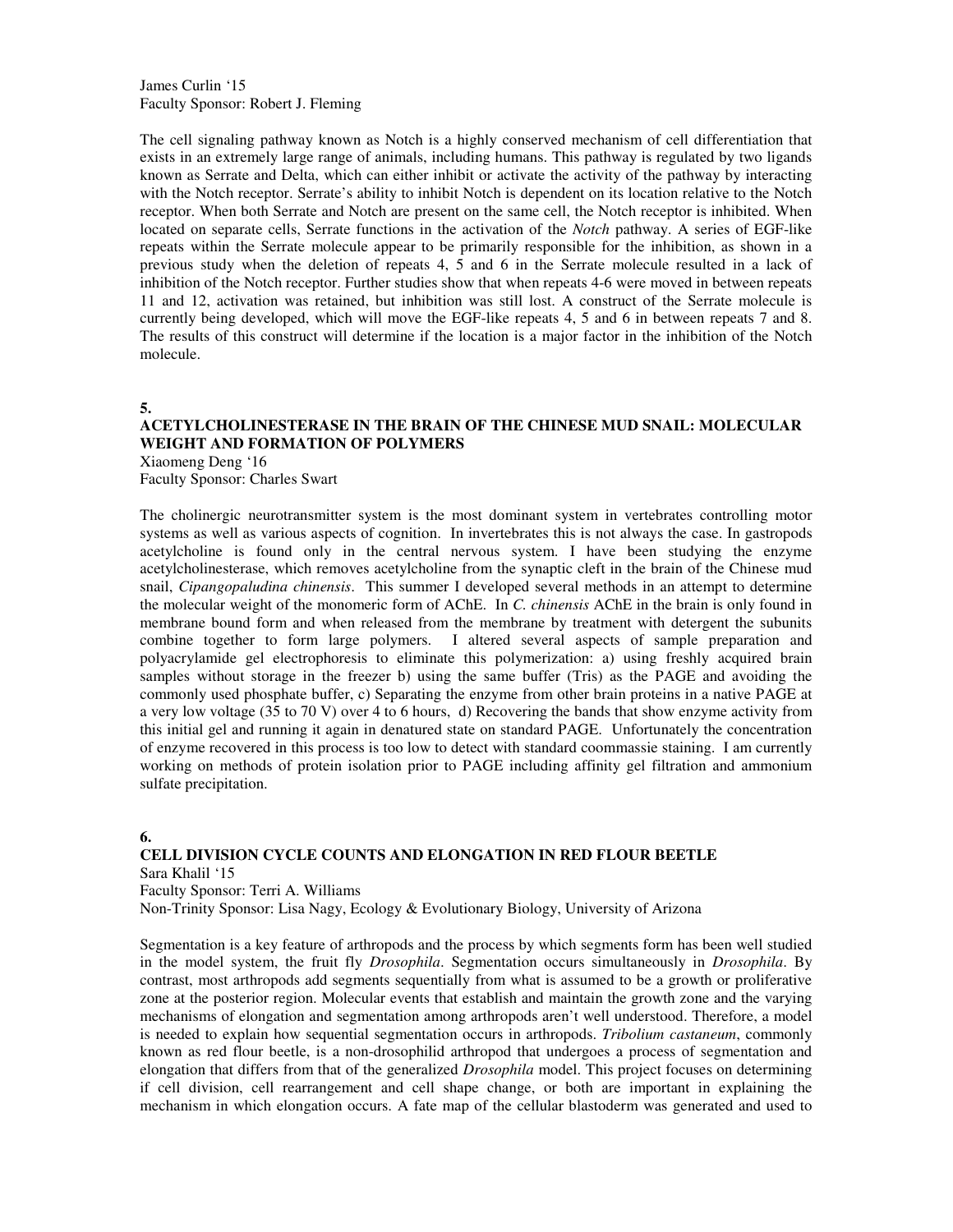estimate numbers of cell divisions in clones. This made it important to know what cell cycle the blastoderm of each clone was in. I made cell division cycle counts using confocal images of DAPI (nuclear stain) early staged embryos. Differences in cell division cycles were quantified using software, Image J, by taking measurements such as the total number of nuclei and inter-nuclear distance. The cell cycle stage was then deduced using a standard chart that correlated total number of nuclei to the cell division cycle. Determining number of cell cycles that occur before the germ band starts to form provides information about the number of divisions the mapped clones undergo in the process of germ band formation and elongation. The collected data more or less supported *Handel*'s claim that Tribolium embryos go through 13 cell division cycles before they start germ band movements.

#### **7.**

## **SPHINGOSINE KINASE-2 INHIBITOR DIMINISHES RENAL INFLAMMATION/ FIBROSIS IN RESPONSE TO UNILATERAL URETERAL OBSTRUCTION**

Lorena Lazo de la Vega '14

Non-Trinity Sponsors: Shobha Thangada, Fernando Ferrer, Department of Vascular Biology, University of Connecticut Health Center, Farmington CT

Renal injury and fibrosis affects 1 in 1000 people due to a urinary tract obstruction caused by blood clots, tumors, defects, or excess fibrous tissue. Previous studies from Dr. Ferrer's lab have shown that sphingosine kinase-2 (SphK-2) deficient mice have diminished renal injury after being subjected to unilateral ureteral obstruction (UUO) surgery. In the present study, we aimed to study if SphK-2 inhibitors can diminish the renal injury in mice using the UUO model. Therefore, six to seven week old male C57BL/6 mice were treated with either vehicle, which is the control group, or with a novel Sphk-2 inhibitor SLR080811 (3 mg/kg dose) through intra peritoneal injections for three days. Inflammation and renal fibrosis was then induced with ureteral obstruction by ligating the right ureter. The qRT PCR data of inflammatory cytokines reveal that there is diminished inflammation in the kidney of SK2I treated mice after UUO surgery. The kidneys of SK2I treated mice showed decreased levels of  $\alpha$  SMA and vimentin by western blot analysis which is indicative of diminished renal injury/ fibrosis. Since, there were indications of less injury in the kidneys, we hope that further manipulation of the S1P signaling pathway may lead to a novel class of therapeutic drugs to treat chronic kidney disease.

#### **8. INHIBITION OF THE CELL CYCLE IN TRIBOLIUM CASTANEUM USING HYDROXYUREA INJECTIONS**  Raymond Li '14

Faculty Sponsor: Terri A. Williams

Arthropods have the largest number of species of any phylum and their diversity rests mainly on their segmented body plan. Most information about how arthropods develop their segments has been based on the fruit fly, Drosophila. However, Drosophila is atypical because it develops its segments simultaneously whereas most arthropods develop segments sequentially from a posterior growth zone. There are two main ideas about how the growth zone elongates as segments are added: high rates of cell division or a significant amount of cell migration. . To evaluate the relative role of these two cell behaviors, we have been studying the arthropod Tribolium castaneum since it develops using sequential segmentation. Tribolium undergoes two period of rapid germband elongation and segment addition during which we hypothesize that cell division plays a minor role. To test this, we blocked cell division during one of these phases using a cell cycle inhibitor hydroxyurea (HU) to inhibit cell mitosis. Previous research has stated that HU was able to inhibit cell division in Drosophila. We first attempted to block cell division by direct soaking of eggs in a HU solution but found no decrease in the amount of mitosis compared to controls. We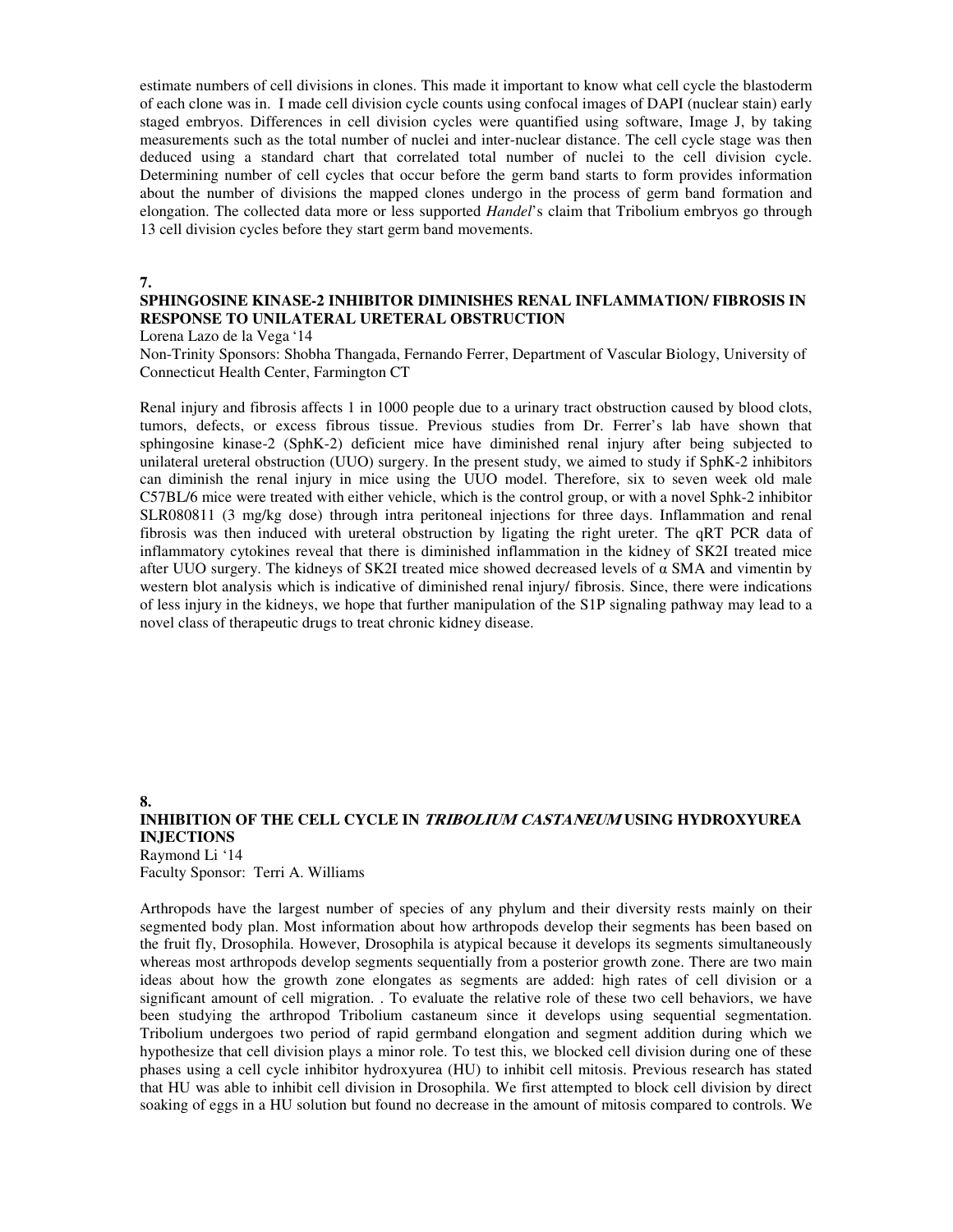then developed a technique to inject HU directly into the eggs. We observed that injecting HU into the embryos of Tribolium inhibited cell mitosis in comparison to the control groups. However, we were unable to check whether or not cell cycle inhibition lead to any changes in segmentation since the collected germbands were all broken. For the future, we hope to continue with the HU injections to test whether cell division is required for embryo elongation.

#### **9.**

**10.** 

## **THE EFFECT OF ENDOPLASMIC RETICULUM (ER) STRESS ON LIPID COMPOSITION IN OLIGODENDROCYTES**

Michael McQuiston '16 Faculty Sponsor: Hebe Guardiola-Diaz

Myelin, a lipid and protein-rich membrane in the nervous system, engulfs the axon of a neuron forming a sheath around it. This sheath is essential for homeostatic neuronal function, and its synthesis is dependent on the various biochemical changes occurring in oligodendrocytes throughout differentiation. In an effort to further understand the Erk1/2 MAPK and mTOR pathway and its involvement in proper oligodendrocyte differentiation, endoplasmic reticulum (ER) stress was chemically induced, as it has been suggested that ER stress inhibits the mTOR pathway. Lipid extraction methods were used to quantify ceramides and sulfatides present in immature oligodendrocytes. Results previously obtained in the lab from lipid detection suggest that direct mTOR inhibition has a negative effect on lipid levels in oligodendrocytes. Preliminary results from our experiment similarly indicate a decrease in lipid content due to ER stress. This experiment may provide insight into much needed information on the Erk1/2 MAPK and mTOR pathway and how it relates to ER stress. In addition, more can be learned about the biochemical pathways that control the biochemical changes in oligodendrocytes through the maturation process.

### **UNDERSTANDING THE RATE OF SEGMENT ADDITION IN ARTHROPODS BY LOCATING PULSES OF MITOSES IN** *TRIBOLIUM CASTANEUM* **EMBRYOS**  Heidi Pi '14

Faculty Sponsor: Terri A. Williams

A characteristic feature of arthropods is the presence of body segments. Arthropods add segments from a posterior region known as the growth zone. *Drosophila* has been the model system for arthropod segmentation. However, they add their segments simultaneously, while most other arthropods undergo sequential segmentation. In studying *Tribolium*, it has been discovered that the rate of segment addition is not linear. There are periods of rapid segmentation followed by periods of less segmentation. Because of this non-linear rate, we wondered what cell behaviors in the growth zone might be causing elongation. We focused our attention on locating the high levels of mitoses within the growth zone to see its relation with the rate of segment addition, and hypothesized that the timing of high mitoses rates would be prior to rapid segment addition. Previous published *Tribolium* segmentation research was successful in locating a peak of mitoses by examining the expression of the odd-skipped gene within young germ bands, and categorizing the expression into three stages. We attempted to measure mitoses levels using the complementary gene, even-skipped. The growth zones of our embryos displayed even-skipped patterning not congruent with the three aforementioned stages. Since this method proved unsuccessful, we instead counted the individual cells undergoing mitosis within the growth zone, as defined by the last even-skipped line of expression within a germ band and compared that with counts from later staged animals to create a longer time frame for comparing mitotic rates. We found that there is a pulse of mitosis prior to the 12-14 hour pulse of segment addition but no evidence of a pulse in later stages. We hypothesize that mitosis might not be necessary for the pulse of segment addition and plan to test it by blocking mitosis at 12 hour.

**11.** 

## **IS ELONGATION AND SEGMENT PATTERNING INDEPENDEDNT PRCOCESSES IN NORMAL GROWTH OF A CRUSTACEAN, FAIRY SHRIMP?**  Niranjana Pokharel '15 Faculty Sponsor: Terri A. Williams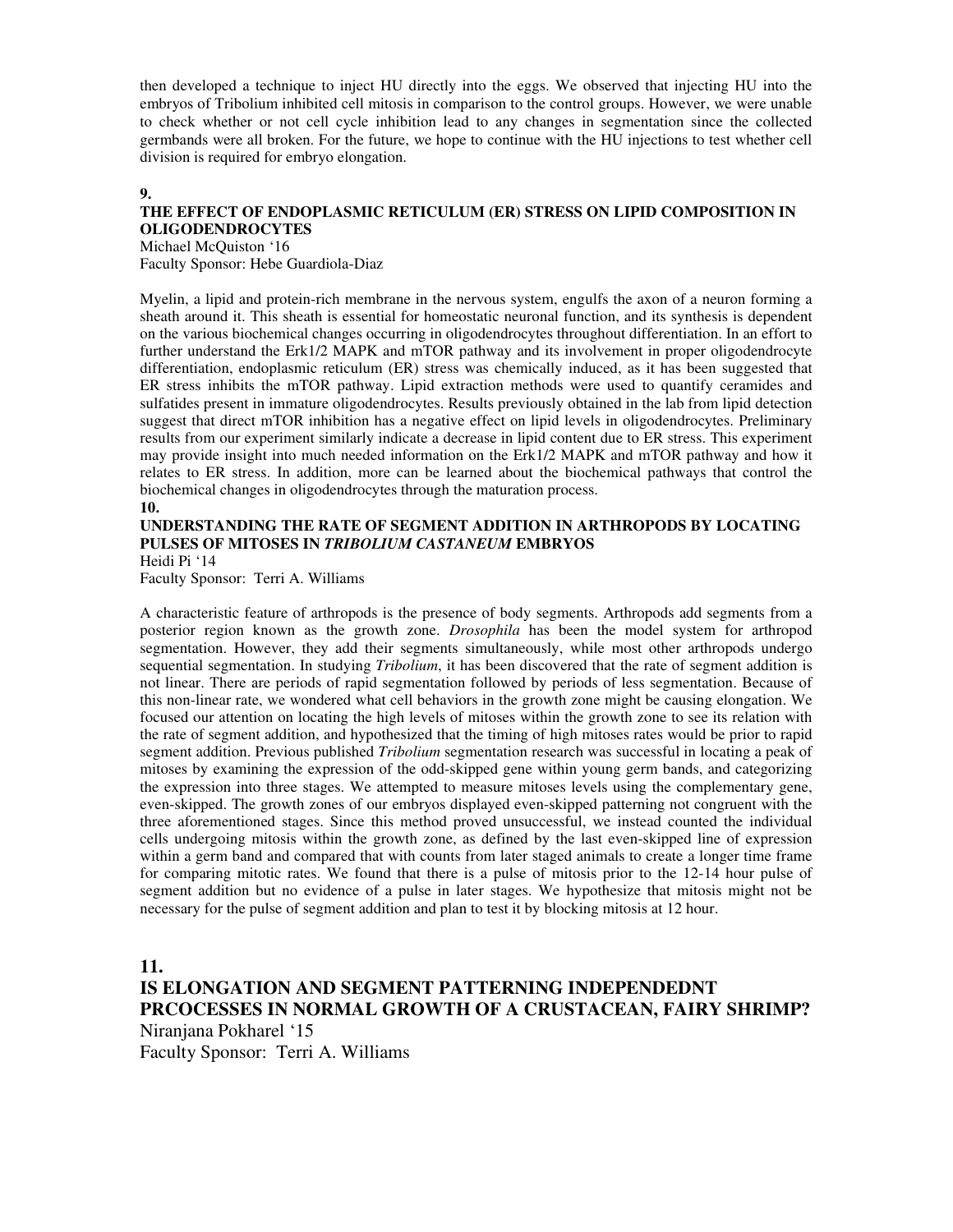Segmentation is a key feature of arthropods, the phylum with greatest number of species. In the well-known model system, fruit fly, *Drosophila* segments develop simultaneously. However, most of the arthropods develop their segments sequentially using a posterior growth zone to add segments. To understand and establish a model of sequential segmentation, we have been studying the crustacean *Thamnocephalus platyrus*. According to the most generalized model of growth zone in arthropods, cells proliferate in the posterior region of the growth zone in response to localized signals from regulatory genes, like caudal, while new segments form in the anterior region in response to other regulatory signal, like Notch signaling. Indeed, experiments show that blocking notch signaling does not affect body elongation in fairy shrimps whereas blocking caudal signaling does halt elongation while segmentation remains unaffected. These findings about Notch and Caudal suggest that elongation and segmentation are independent process. To test this hypothesis - are elongation and segmentation independent processes in fairy shrimps - we temporarily blocked cell division in fairy shrimps using hydroxyurea, a cell cycle inhibitor. We predicted that blocking cell division would slow down elongation process but that segment patterning would be unaffected. Our results show that treatment groups were similar in body length compared to the control group, animals catch up quickly once they are removed from the block instead of retaining a shorter length. In addition, treatment group had fewer segments compared to the control and segment patterning was not regular. Blocking cell proliferation in *Thamnocephalus* disrupts the normal segment formation. Our results led us to the conclusion that cell division plays important role for both segmentation and elongation and both the processes are interlinked. In future we would like to visualize where cells are dividing at the time of segment disruption in normal animals using EdU (5-ethynyl-2'-deoxyuridine) pulse chase experiments.

## **CHEMISTRY**

#### **12.**

## **DISCOVERY OF A DIMERIC BY-PRODUCT IN THE PREPARATION OF A TUNGSTEN BIS-ALKYNE COMPLEX**

Lauren Davidson '16 Faculty Sponsor: Timothy Curran

Forming tungsten bis-alkyne complexes involves attaching two alkynylpeptides to a tungsten center. In order to create a metallacyclicpeptide two alkynes in the same molecule are attached to the tungsten center. The alkyne component, in this work Boc-Phe-NHCH<sub>2</sub>CCH, is reacted with the tungsten complex,  $W(CO)$ <sub>3</sub>(dmtc)<sub>2</sub>, under reflux. In order to analyze the products for purity, thin layer chromatography, flash chromatography, NMR spectroscopy, and mass spectrometry were utilized. In previous years, these reactions were conducted in refluxing methanol. However, reactions in methanol were yielding small amounts of the bis-alkyne product  $W(dmc)_{2}(Boc-Phe-NHCH_{2}CCH)_{2}$ , or failing. This research originally sought to answer the question of whether tungsten bis-alkyne complexes could be better prepared in a solvent other than methanol, but methanol produced higher yields and purer product than toluene and chloroform. The reactions in methanol also produced an interesting and novel side product, a dipeptide (Boc-Phe-Phe-NHCH2CCH) formed from condensation of two molecules of Boc-Phe-NHCH2CCH. Formation of the dipeptide likely occurred when either one or two the Boc-Phe-NHCH2CCH molecules were coordinated to tungsten. The production of this dipeptide could explain the low yields in synthesizing tungsten metallacyclicpeptides. The structure of the dipeptide was confirmed by NMR spectroscopy and mass spectrometry, and results have been replicated in multiple reactions. Research is now directed toward probing the mechanism that creates the dipeptide, which might have applications in peptide synthesis.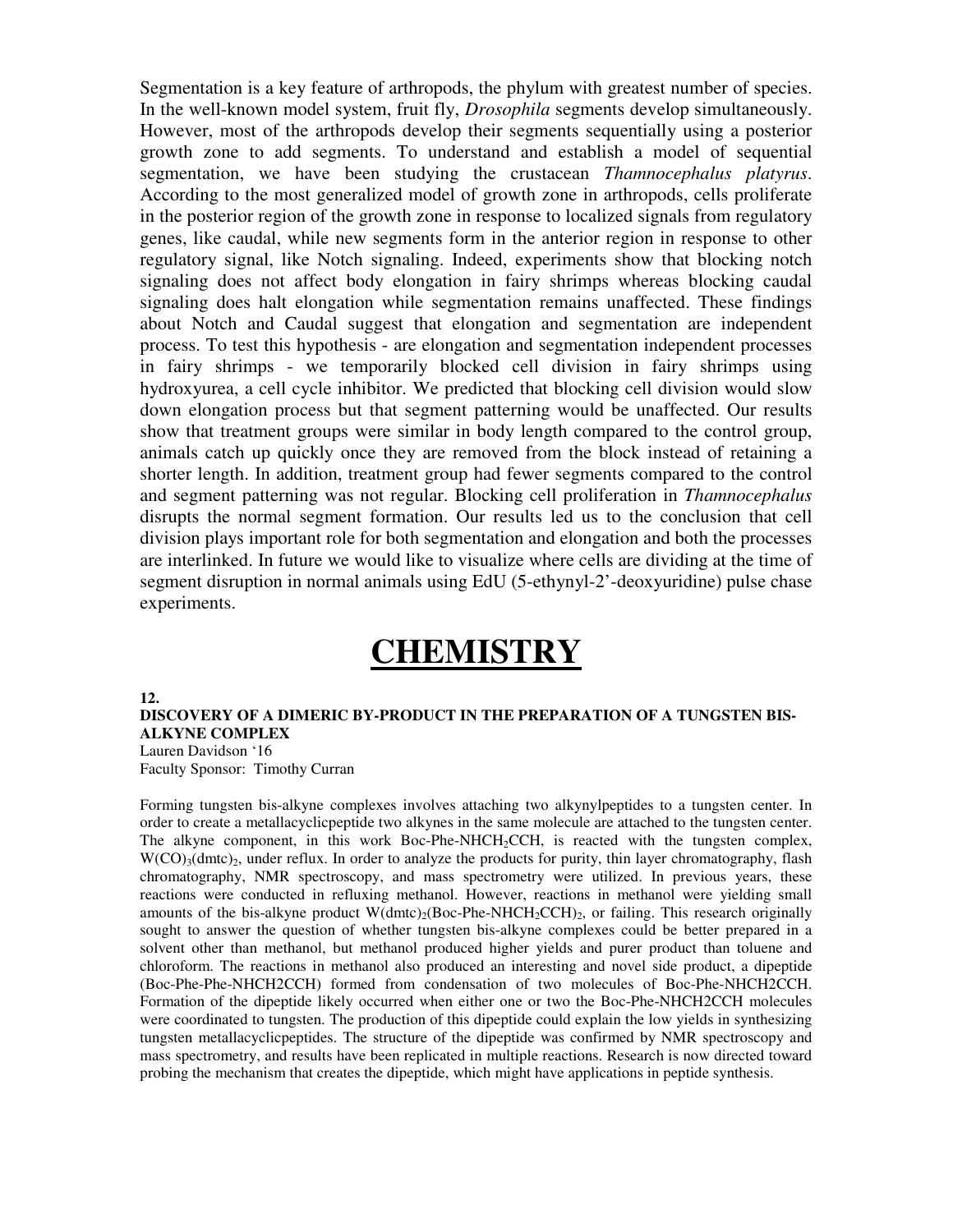## **13. SURFACE CONCENTRATION OF FORMIC ACID AT THE LIQUID VAPOR INTERFACE**  Jeff Pruyne '15

Faculty Sponsor: Maria Krisch

The liquid vapor interface has experienced renewed interest from physical chemists in last two decades as techniques to study it have become more accessible and reliable. An important property of the interface is the surface excess of a compound relative to its concentration in the bulk solution. In particular we were interested in the acidity of the interface with relation to the bulk. Excess or depleted concentration of protons at the interface could have a pronounced effect on the reactions that are favored at the interface. The surface excess can be derived from the surface tension, a measure of the intermolecular forces at the interface. In this research the surface tension of the ternary system of water, sodium chloride, and formic acid was measured with a Wilhelmy plate. It was determined that sodium chloride acted as a weak salting out agent of the formic acid. The concentration of the sodium chloride was found to have little effect on the formic acid excess, or how quickly it reached its peak concentration.

#### **14. SYNTHESIS AND CHARACTERIZATION OF CYCLIC TUNGSTEN BIS-ALKYNE COMPLEXES DERIVED FROM HEXAMETHYLENEDIAMINE AND m-XYLENEDIAMINE**  Edgar Soto '15

Faculty Sponsor: Timothy Curran

In prior work this lab has demonstrated an ongoing interest in the formation of constrained tungstenbis(alkyne) complexes (Lawrence, 2010) formed from the coordination of dialkynylamides to tungsten in an effort to generate constrained species. Because of this interest we have begun to probe the conformational rigidity of alkynes derived from diamines (via acylation of propargylchloroformate and 4 pentynoic acid with hexamethylenediamine and m-xylenediamine). The dialkynylamide derivatives of these compounds were formed using propargylchloroformate and then reacted with  $W(CO)_{3}(dmtc)$ , in order to form the bis(alkyne) complexes. Investigations using NMR spectroscopy have shown that the bis(alkyne) complex formed from the dialkynylamide derivative of hexamethylenediamine (via acylation with propargylchloroformate) has many conformational isomers. NMR spectroscopy experiments also indicate that the propargylchloroformate dialkyne derivative of m-xylenediamine does not form the bis(alkyne) complex. To investigate this further the results of the propargylchloroformate derived mxylenediamine were contrasted with the 4-pentynoic acid dialkyne derivative of the m-xylenediamine. In this presentation details about this work will be discussed.

**15. CYCLIZATION OF TERMINAL DIALKYNES BY COORDINATION WITH TUNGSTEN**  John Stiller '14 Faculty Sponsor: Timothy Curran

Three terminal dialkyne molecules were reacted with  $[W(CO)_3(dmtc)_2]$  to form cyclic bis-alkyne complexes that could be studied to determine how alkyne-tungsten bond flexibility varies with dialkyne ligands. The first two dialkyne molecules were 1,9-decadiyne and 1,8-nonadiyne. Both reacted were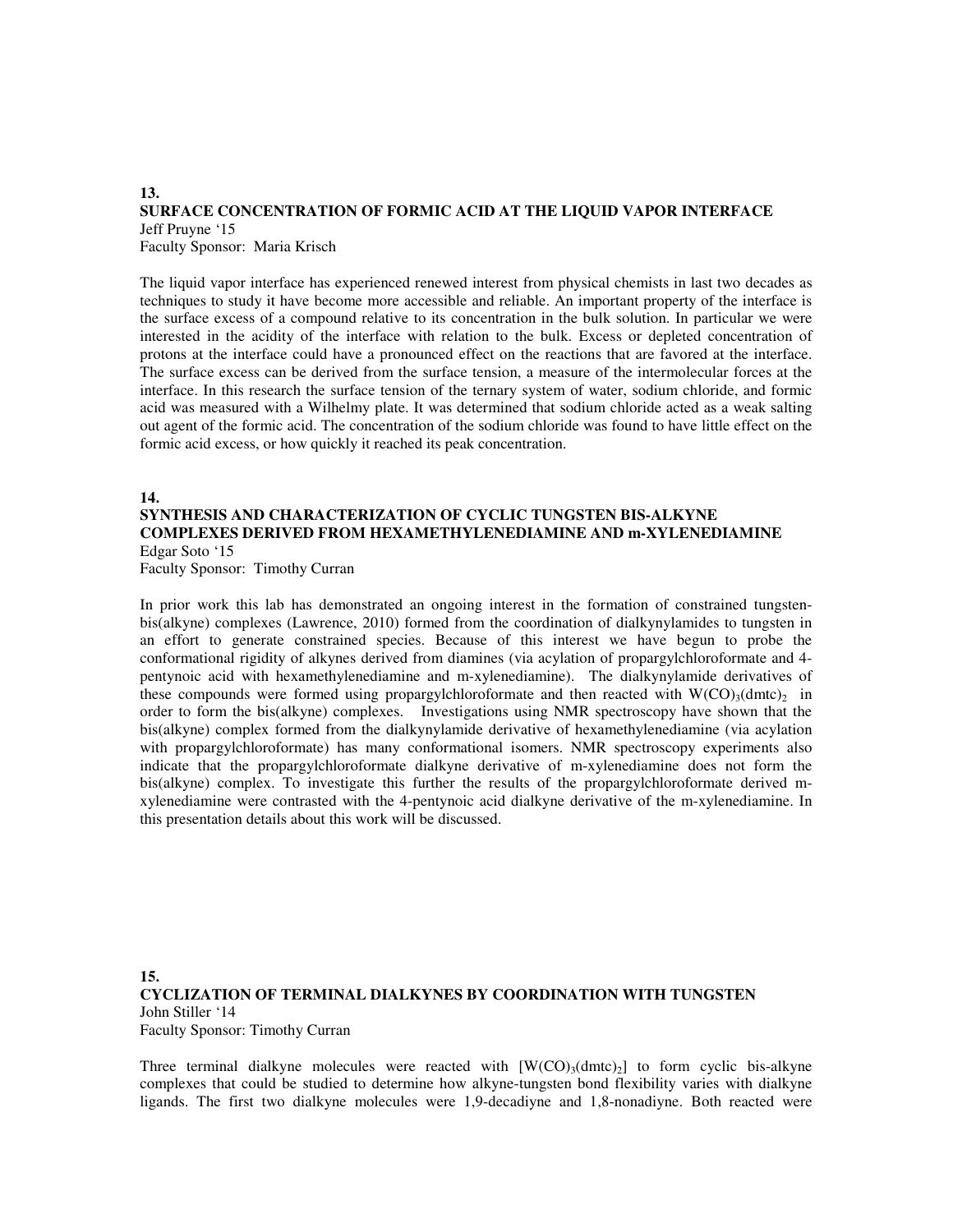reacted with  $[W(CO)_{3}(dmtc)_{2}]$  and <sup>1</sup>H NMR peaks at 11.5 suggested that bisalkyne complexes were formed. Furthermore, the presence of four siglets at 11.5 also confirmed that the product was flexible because the terminal alkyne hydrogens were rapidly rotating between different states. However, when studied under ESI MS, none of the peaks aligned with the expected mass of the bisalkyne complexes. The final molecule studied was a dialkynylamide formed by acylation of isophthalic acid with propargylamine. The dialkynylamide was formed by coupling isophthalic acid and propargylamine using the reagent PyBop in basic CH<sub>2</sub>Cl<sub>2</sub>. Formation of the dialkynylamide was confirmed via  ${}^{1}H$ ,  ${}^{13}C$ , and COSY NMR. When reacted with  $[W(CO)_{3}(dmtc)_{2}]$ , the crude product showed characteristics signs of a bis-alkyne complex in the  ${}^{1}$ H NMR spectrum, but further purification and analysis is necessary in order to confirm its formation.

## **ENGINEERING**

#### **16.**

#### **THE CLOGGING CASCADE OF AN ARRAY OF MICROCHANNELS**  Erin Barney '15

Faculty Sponsor: Emilie Dressaire

The manipulation and filtration of dilute suspensions of microparticles are important processes for both natural and engineered systems. Relying on the comparable length scales of the microchannels and microparticles, these systems are particularly susceptible to blockage. Studies at the single-pore level have established that the clogging of a microchannel is controlled by colloidal and hydrodynamic interactions. However, clogging is a multi-scale process; the formation of single-pore level clogs often results in the blockage of a macroscopic system. The dynamics of this series of clogging events or clogging cascade are studied here. We investigate the blockage of an array of parallel microchannels and show in particular, that the rate of clog formation decreases during the clogging cascade. Through experimental measurements and theoretical analysis, we demonstrate the roles of colloidal and hydrodynamic effects in the dynamics of the clogging cascade.

**17. IGNITION STUDY OF SUPERSONIC FREE STREAM JETS USING SHOCK TUBE**  Christian T. Firsching '15, Binod Giri '15, Barok Imana '16 Faculty Sponsor: John D. Mertens

A double diaphragm shock tube has been designed and built at Trinity College to investigate spontaneous ignition of fuel released from a highly pressurized vessel. A shock tube is an instrument that compresses gases to controlled, predicted high pressures, temperatures and velocities. The experimental time period inside a shock tube is very short, usually no more than a few hundred of microseconds. Therefore, one of the important aspects of this project was finding reliable mechanisms to measure the high temperature, pressure and speed of a shock wave and the gas behind it over a short length of time. This involved testing the fitting of pressure transducers into the wall of the shock tube. In addition, it required devising an appropriate optical system to measure the speed of the shock wave once it left the shock tube. Currently, the pressure transducers have been tested and used to collect data from experiments that involved inert gases and gaseous fuels. The optical system has also been built in the laboratory. Since the project requires outdoor experimenting, only one experiment has been carried out, on the athletic field of Trinity College.

**18. WAVELET BASED ALGORITHM FOR DATA COMPRESSION**  Jin Feng Liu '14 Faculty Sponsor: Taikang Ning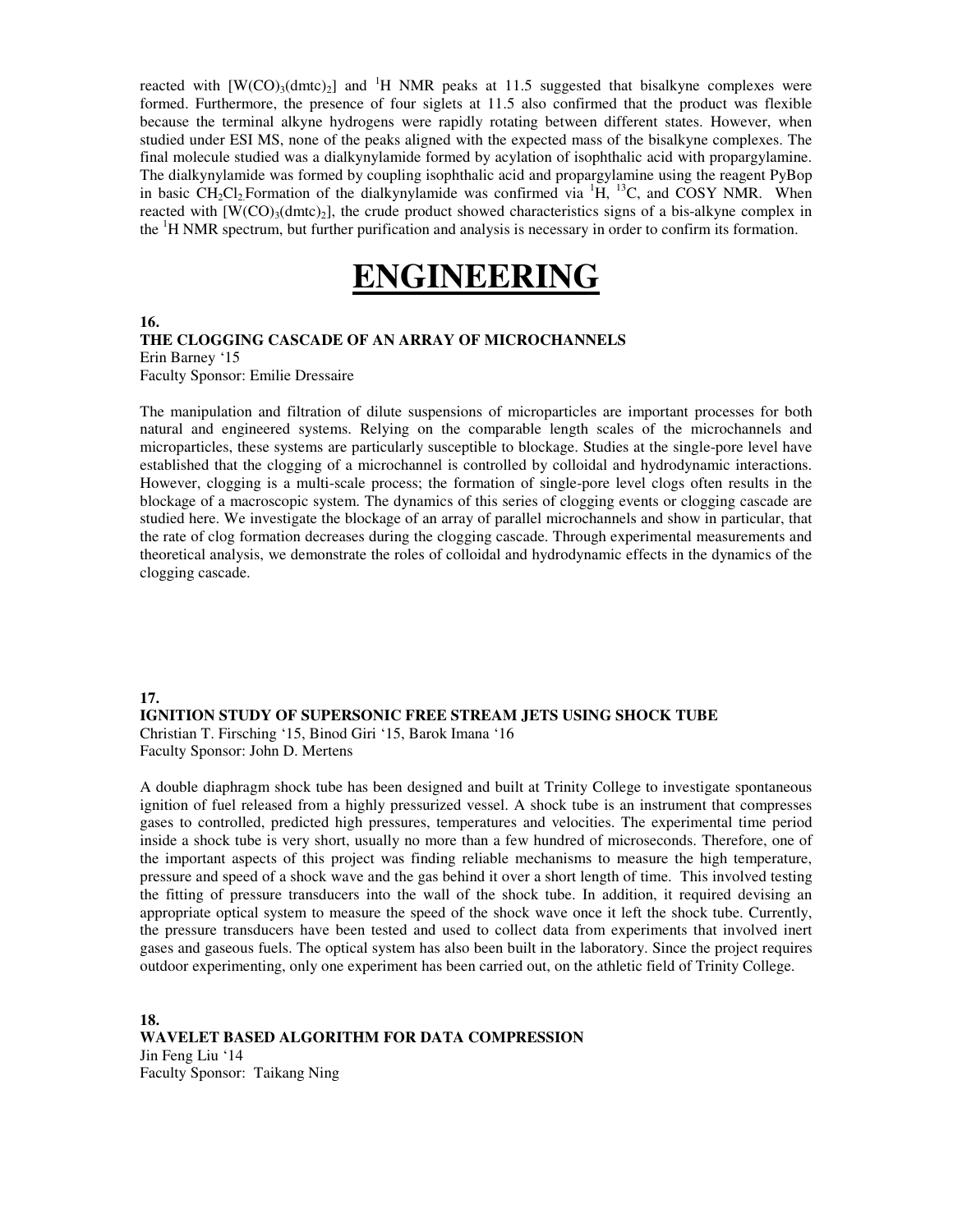In this paper we will present a wavelet based algorithm that compresses two-dimensional data, which are smooth in one direction and have oscillatory events in the other direction. Two-dimensional data such as hearts and seismic signals required substantial storages and transmission resources, thus data compression is advantageous to reduce these requirements. This paper is divided in three main parts. In the first one we will present the background of Wavelet transform and its application in data compression. The second part starts by describing its mathematical representation and then presents in a step by step manner the general procedure for data compression using wavelets. There are four basic steps: applying the wavelet transform, threshold detection, encoding/decoding the data and finally reconstruct the resulting data. Then this paper will conclude by analyzing the performance between our algorithm and other available data compression methods.

#### **19.**

## **HUMAN ARM MODEL AND PRATT TRUSS BRIDGE MODEL**

Jake Mevorach '16, Hang Yang '16, Khari Jarrett '16 Faculty Sponsor: Joseph Palladino

This summer we explored a number of different areas and developed our laboratory skills through a series of brief projects. The first project was a model of the human arm. We made an arm model out of wood in the wood shop and machine shop and used it to simulate the real human arm and measured the force across it to estimate the force a real human's bicep experiences when lifting weights. We plotted the experimental data and compared to the theoretical data we plotted using MATLAB. The second project involved building a number of model Pratt Truss Bridges. Through the use of some strut kits in the lab we constructed a number of bridges under the guidance of Professor Palladino. Then we were able to attach a load and place a force transducer across constituent members of the bridge to ultimately compare real measurements we collected with theoretical predictions given to us by our professor. Efforts in both experiments were met with success and we were able to use real world measurements to corroborate theoretical predictions made about the human bicep and Pratt Truss bridges.

#### **20.**

### **NEW VISION SYSTEM AND NAVIGATIONAL ALGORITHM FOR AN AUTONOMOUS GROUND VEHICLE**

Hokchhay Tann '14, Bicky Shakya '14, Alex Merchen '14, Abhishek Khanal '15, Jiajia Zhao '15, Ben Williams '15 Faculty Sponsor: David J. Ahlgren

This paper presents improvements made to the intelligence algorithms and hardware employed on Q, an autonomous ground vehicle, for the 2013 Intelligent Ground Vehicle Competition (IGVC). In 2012, the IGVC committee combined the formerly separate autonomous and navigation challenges, into a single AUT-NAV challenge. In this new challenge, the vehicle is required to navigate through a grassy obstacle course and stay within the course boundaries (two white painted lines) that guide it toward a given starting GPS waypoint. Once the vehicle reaches this waypoint, it enters an open course where it is required to navigate to 8 other GPS waypoints while avoiding obstacles. After reaching the final waypoint, the vehicle is required to traverse through another obstacle course before completing the run. To accommodate for these rule changes, the software on Q had to be thoroughly revised. The modular parallel software architecture on Q which features the image processing, navigation and sensor control algorithms running concurrently, was kept the same as previous years. However, changes were made to ensure smooth switching between autonomous and GPS navigation modes at the starting and final GPS waypoints. In addition, the modified Vector Field Histogram (VFH) algorithm, employed on Q as the main navigational algorithm, suffered from poor jerking motions in previous years, due to crude motor command thresholds. The 2013 revision of Q featured a tuned VFH algorithm that allowed Q to smoothly decelerate upon encountering obstacle fields and traverse them with relative ease. A new vision system was also implemented this year. In previous years, two webcams with a small field of view and inflexible gain were used for the vision system. As a result, Q's performance for course-boundary detection varied significantly with different lighting conditions. For the 2013 competition, a Basler Scout camera with wide angle lens was used in place of the two webcams. The new camera's automatic gain and shutter speed controls enabled a consistently high level of performance. In addition, new features such as the Hough transform and color-plane multiplication were added to the image processing algorithm for better detection of the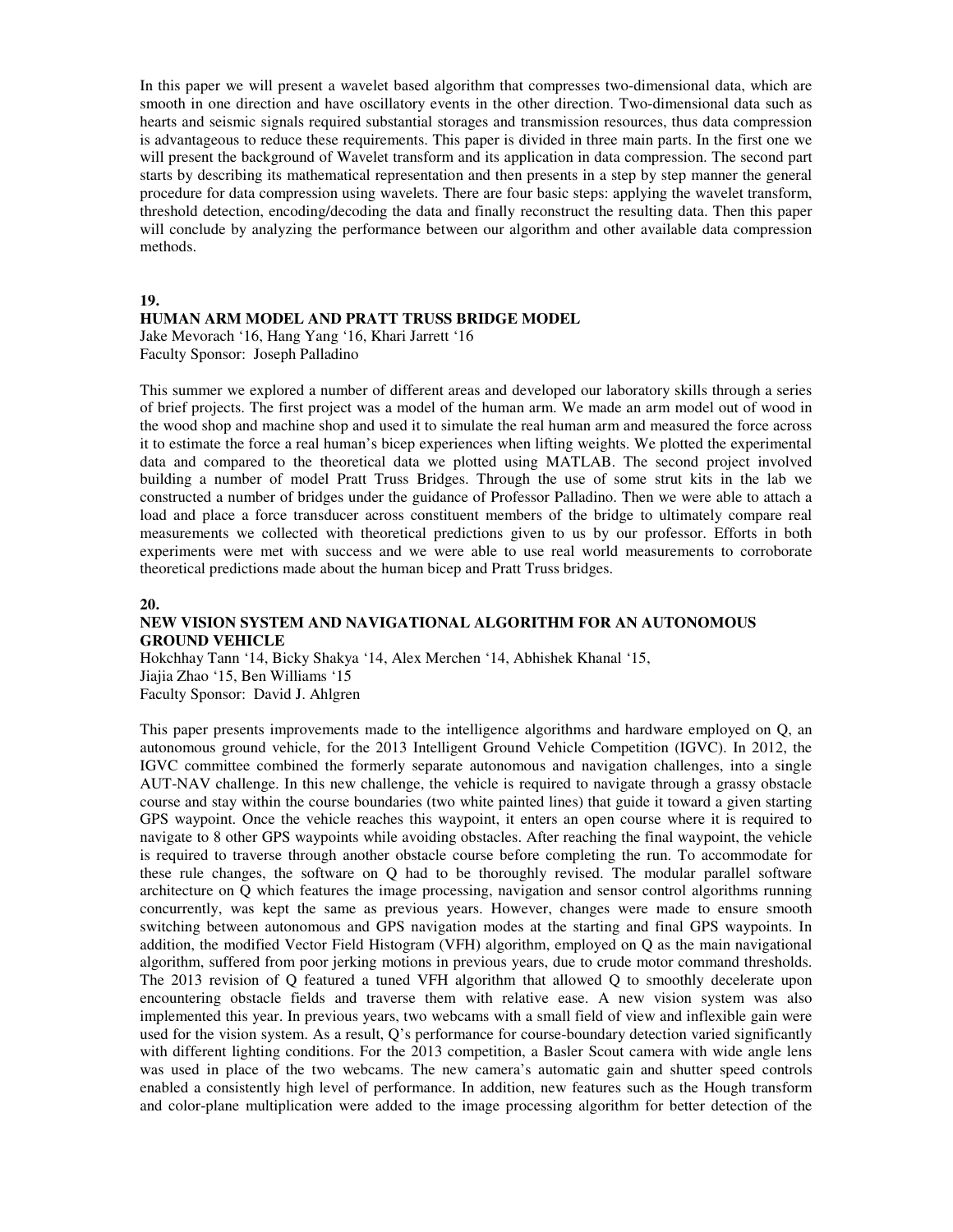course boundaries. Also, with the new camera, Q is able to see further down the course, allowing for better path planning. With these changes, Q was able to successfully complete the basic AUT-NAV course and finish among the top ten teams to reach the advanced AUT-NAV challenge.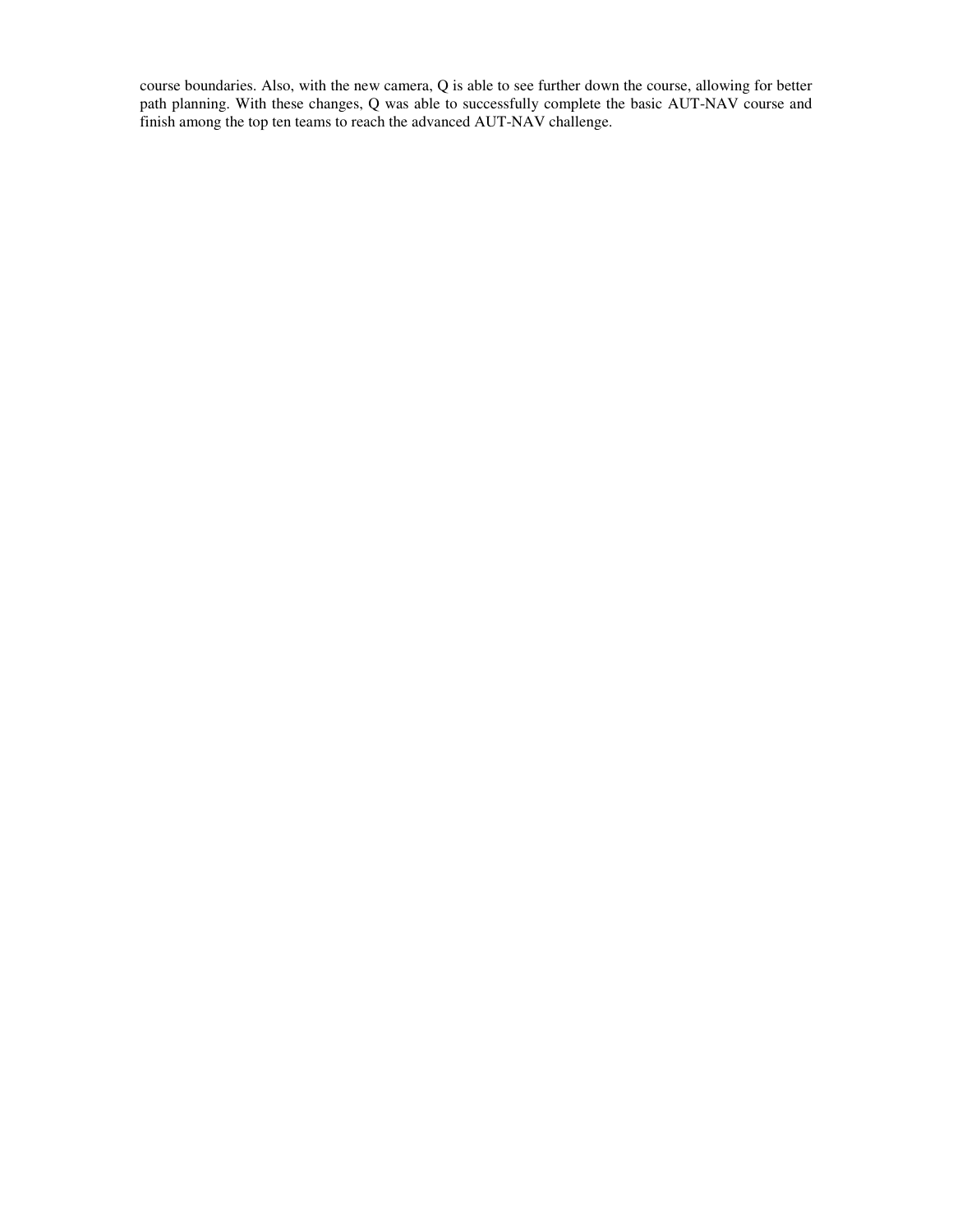## **ENVIRONMENTAL SCIENCE**

**21.** 

#### **THE EFFECT OF CLEAR CUTTING ON SUB-ALPINE FOREST SOIL NUTRIENTS AND TRACE METALS WITHIN THE WHITE MOUNTAIN NATIONAL FOREST, NEW HAMPSHIRE**

Justin Beslity '15, Daniel Hong '15 Faculty Sponsor: Jonathan Gourley Non-Trinity Sponsor: Robert A. Colter, Soil scientist from USDA Forest Service, White Mountain National Forest

Clear-cutting is the most popular and economically profitable method of logging and has been in use for centuries to provide lumber. However, there are several issues with clear-cutting, which involve increased likelihood of erosions, loss of nutrients due to rapid runoff, disruption of habitats and wildlife, and the cost of aesthetic values. In the summer of 2013 with a collaboration of Andy Colter from USDA Forest Service, 266 soil samples from O-horizon and B-horizon were collected at three sites in the White Mountains National Forest: Millstone (ME), Douglas Brook (NH), and Hogsback (NH). The three sites will undergo commercial logging in the fall and will be revisited next summer to collect soil samples after the clear-cut to see the effects of clear-cutting on the soil. The purpose of this two-year study is to observe and analyze the effect of clear-cutting on soil nutrients, trace metals, nitrogen cations, toxins, and organic material and determining the sufficient baseline concentrations of the tested compounds in order for the forest to grow back over years. Milestone's DMA-80 Direct Mercury Analyzer, ICP-OES, and loss of ignition are used to quantify the effects of clear-cutting and GIS to show the distributions of the tested compounds.

**22.** 

### **MAGNETIC CHARACTERIZATION OF LAKE SEDIMENT TO RECONSTRUCT STORM FREQUENCY RECORDS IN NEW YORK**  Jami Cogswell '16 Faculty Sponsor: Christoph Geiss

Due to erosion, layers of sediment form at the bottom of lakes. In our study area, calcareous lake sediment has low magnetic susceptibility, while the shale rock surrounding the lake has higher magnetic susceptibility. When erosion occurs, material with higher magnetic susceptibility is deposited into the lake and can be detected by its higher susceptibility values. By studying the variations in magnetic susceptibility throughout a sediment core, one can obtain information on past climatic events, such as powerful storms, that caused erosion into the lake. In an effort to study the storm history of Upstate New York, six meters of sediment core were collected from Otsego Lake in Otsego County, New York. The cores were split and continuous samples were taken from their centers. Low-field and frequency-dependent magnetic susceptibility measurements, ARM, IRM, SIRM, and back-field measurements were performed on all samples. Hysteresis loops were measured on every fifth sample, and coercivity distributions were measured on nineteen selected samples. The data suggest that the magnetic minerals in the sediment are ferrimagnetic and most likely consist of magnetite or maghemite. The grain size of these magnetic minerals is mainly in the pseudo-single-domain range with the finest material occurring from 4.9 to 8.2m and the coarsest material from 8.2 to 8.9m. The concentration of magnetic minerals in the sediment is very low, but there is a slight increase in concentration from 8.2 to 11m. No large storm layers are visible in the data collected; however, there are cyclical variations in magnetic susceptibility throughout the upper three meters of core, which may indicate periods of increased erosion.

**23.** 

### **A POLLEN DIAGRAM FROM LAKE LOUISE, CENTRAL CONNECTICUT**  Madeline Foley '14

Faculty Sponsor: Christoph Geiss

Pollen data from Lake Louise in Bloomfield, Connecticut provided information on the changing vegetation in North-Eastern America over approximately the past 22,500 years. Variations in the abundance of plant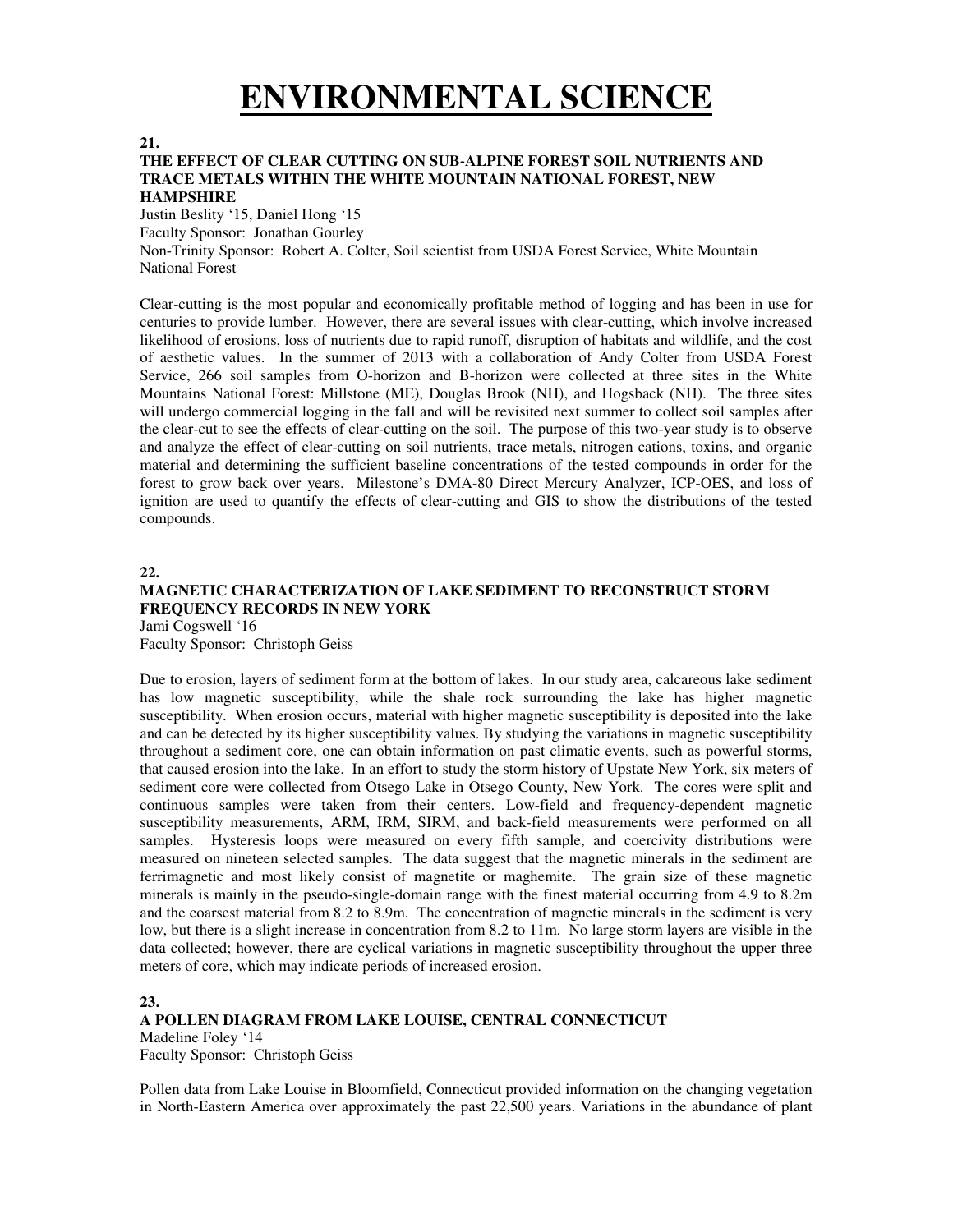taxa may be important indicators of climate changes that have occurred since the last glacial maximum. A pollen diagram was constructed by calculating the distribution and abundance of pollen taxa from seventyfour samples taken from various depths of Lake Louis. My pollen diagram shows a zone dominated by pine and hemlock prior to ~15,000 years before present. This is followed by a large inflow of abundant and diverse pollen species, comprised of primarily Fir, Oak, Beech, Maple and Chestnut. The new arrival of pollen species coincides with increased New England temperatures. With the exception of Pine and Oak, the majority of taxa increase slowly and steadily from ~15,000 BP until present. Interestingly, pine abundance peaked at  $\sim$  13,500 BP and rapidly decreased afterwards, when it was replaced by an expansion of oak which has dominated until present. Ragweed pollen appeared in the past few hundred years and can be linked to the arrival of European settlers and their agricultural practices to the region. Climatic and anthropologic trends cannot explain the entirety of the pollen diagram. Further pollen analysis must be performed to arrive at a more detailed picture of Central Connecticut's vegetation and underlying climatic changes since the last deglaciation.

#### **24.**

### **SYNERGISM IN TOXICITY OF MIXTURES OF PHARMACEUTICALS TO** *DAPHNIA MAGNA* Airelle A. James '14

Faculty Sponsor: Alison J. Draper

Pharmaceuticals escape wastewater treatment and contaminate aquatic environments. There is increasing concern about the exposure of aquatic organisms and the combined toxicity of complex mixtures of chemicals. Four pharmaceuticals for human-use were chosen for this study. All are water-soluble, thus eliminating complications of solvent effects. All of the chosen pharmaceuticals are also commonly used and have been detected in the aquatic environment. A 48-hour motility assay of <24 hour-old *Daphnia magna* neonates was used to examine the effects of a mixture of commonly-used pharmaceuticals. LC<sub>50</sub> and NOAEL concentrations of diclofenac, metformin, metoprolol and propranolol were estimated. *Daphnia* were then exposed to all possible combinations of these drugs, all at their NOAEL concentration. Synergy was observed in these mixtures. The interaction of metformin and metoprolol was also explored at concentrations around their  $LC_{50}$ 's using the classic method of mixture toxicity. Again, synergism was observed. This relationship would not be anticipated by the drugs' mechanism of action in humans. Frequent use of pharmaceuticals by consumers coupled with imperfect methods of wastewater treatment will likely increase pharmaceutical residue in the aquatic environment. Future experiments will be aimed at determining the mechanism of drug interactions observed in this study.

#### **25.**

## **DEGRADATION OF DISSOLVED ORGANIC MATTER BY MICROBIAL AND PHOTOCHEMICAL PROCESSES IN TEXAS RIVERS**

Jessica Smith '14

Non-Trinity Sponsor: James McClelland, Marine Science Institute, University of Texas at Austin

The chemical constituents of rivers systems can greatly influence coastal estuarine ecosystems by providing nutrients or organic matter that fuel production. Dissolved organic matter (DOM) is a little explored field in Texas rivers, which can be described in part by dissolved organic carbon (DOC) and colored DOM (CDOM). The degradation of river water by light and microbial sources can indicate the fate of the matter in the estuary. Waters from the Nueces, San Antonio, and Guadalupe rivers were collected during baseflow conditions, and then were filtered. Light-exposed and dark experiments were performed in triplicate over six weeks. Treatments exposed to light were placed in a solar simulator for 24 hours. All treatments were inoculated with 1 mL of whole water. Both light-exposed and dark treatments were incubated at 24 °C in a dark cabinet. The DOC content decreased in two rivers, and in a different combination of two rivers, DOC losses were greater in light treatments than dark. Two rivers had stable S275-295 in the light-exposed treatments, while the third increased, indicating a lower average molecular weight of DOM by the end of the incubation. In dark treatments, two rivers had increasing S275-295, with little change in the third. SUVA calculations resulted in fairly stable values, higher in the dark values than the light, indicating a stable aromaticity in the rivers. The Nueces contains a reservoir creating autochthonous DOC, easier to break down and less aromatic, while the Guadalupe contains more allochthonous DOC which is recalcitrant and aromatic. The San Antonio follows the Nueces' pattern in the DOC and S275-295 results, while acting more like the Guadalupe in the SUVA results, having anthropogenic DOC sources that act differently.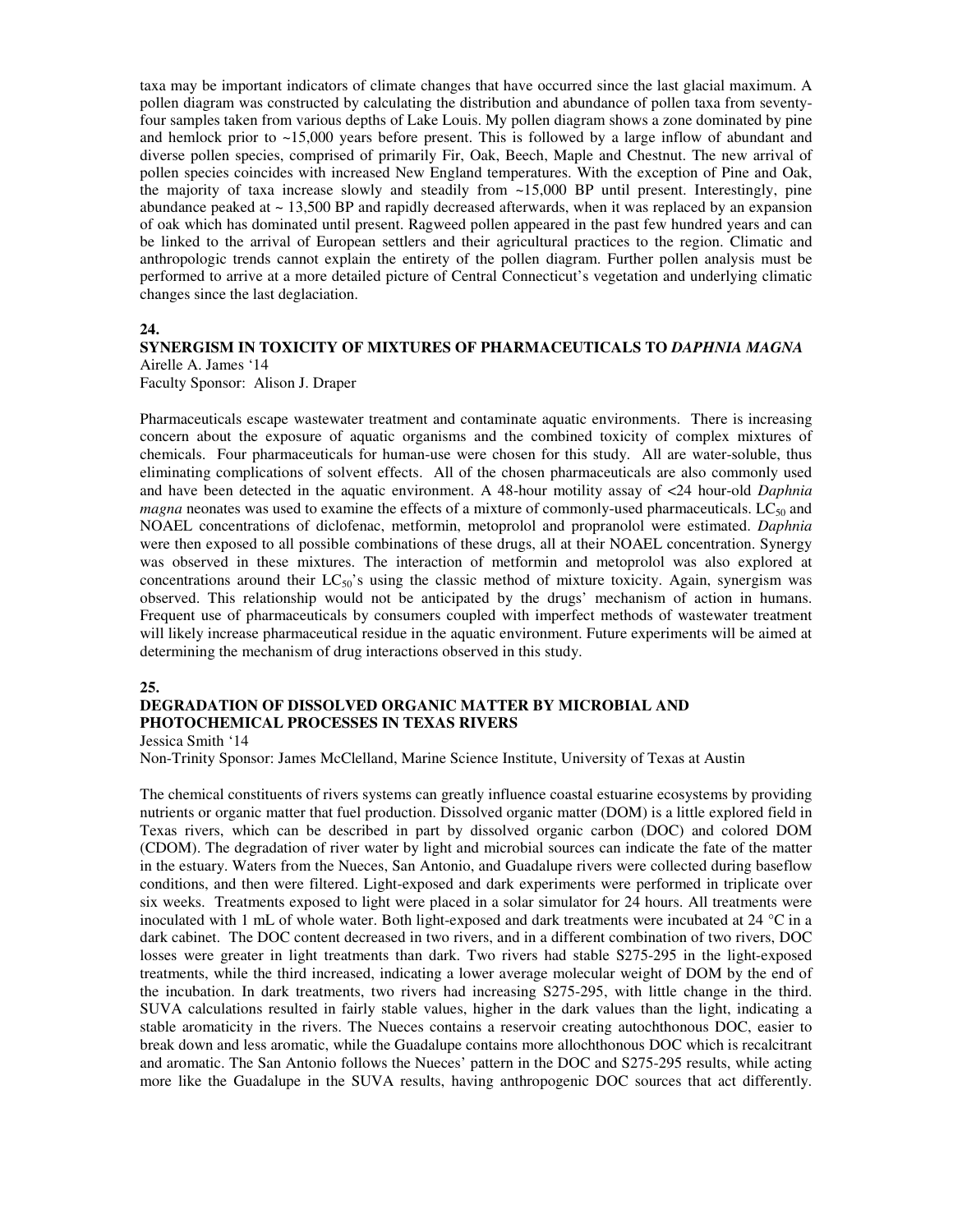These three rivers along the Texas coast show that, under normal conditions, DOM lability and quality varies greatly, owing to the diverse characteristics of the watersheds.

## **MATHEMATICS**

**26.** 

### **GENERALIZATIONS OF HYPERBOLIC TRIGONOMETRY**

Greg Convertito '16

Faculty Sponsor: David Cruz-Uribe

Starting from the concept of hyperbolic trigonometry, which uses the right branch of an equilateral hyperbola  $x^2 - y^2 = 1$ , and a variation on Lang's idea of generalized *p*-trigonometry [1], we derived the generalized *p*-hyperbolic functions  $cosh_p$ ,  $sinh_p$ , and  $tanh_p$  using the *p*-hyperbola  $|x|^p - |y|^p = 1$ ,  $p > 0$ . We then found the derivatives of the *p*-hyperbolic functions and integral expressions for their inverses.

### **27. TAXICAB GEOMETRY AND MASS TRANSIT DISTANCE**  George Thekkedath '16

Faculty Sponsor: Gregory Kelsey

Taxicab geometry is a form of geometry in which one would measure distance by taking the sum of the absolute difference of the coordinates. In doing so, you can only go vertically and horizontally, which changes many things such as: distance, shapes, and the center of a figure. In this project, we explore the major differences between the taxicab metric and the Euclidean metric. Moreover, another constraint that will be explored is introducing a subway system to taxicab geometry—this is known as mass-transit distance. We will use this to get a better understanding of "midsets". A midset is a point, or a set of points that is equidistant between two points on a graph. Essentially, the objective of this research was trying to find out the relationship between the slope of the mass transit line and the slope of a specific section of the midset. After graphing numerous slopes, there seemed to be a relationship between the slope of the mass transit line and the slope of the midset but the evidence still isn't clear as to why this relationship exists.

## **NEUROSCIENCE**

**28.** 

## **INVESTIGATING THE RELATIONSHIP BETWEEN BEHAVIORAL AND ELECTROPHYSIOLOGICAL ASPECTS OF PM IN INDIVIDUALS WITH TRAUMATIC BRAIN INJURY AND HEALTHY INDIVIDUALS**

Erin Aisenberg '16, Tessa Bloomquist '16 Faculty Sponsor: Sarah Raskin

Prospective memory is the ability to remember to complete a specific task at a future time. In an effort to study how traumatic brain injury affects prospective memory, two tests were performed. The first test used was the behavioral test, the Memory for Intentions Screening Test (MIST). This test combines items that require both action and verbal responses to both time and event-based cues. Throughout the test subjects were asked to simultaneously complete a word search puzzle. Subjects were asked to remember to complete the specified tasks after periods of 2 minutes, 15 minutes, and finally 24 hours. In addition, the tasks were both related and unrelated to the cue. A point value was assessed based on both the correctness of the response as well as the timing. In addition, a second electrophysiological test was also performed to assess the electrophysiological correlates of prospective memory. An electroencephalogram (EEG) was used to monitor the brain activity while the subject completed a computerized test of prospective memory. Subjects were shown word pairs and asked to categorize them as same or different. In addition, interspersed with these, they saw strings of the letters "C" and "V" in either grey or magenta. Once they saw one of these strings, from then on they were asked to hit the corresponding letter when they saw any word in that color instead of categorizing the word pair. The resulting file was then merged with the EEG file allowing each event-related potential seen to be correlated with the specific event. With the results from these two tests we hope to find a correlation between the results of the two tests and improve our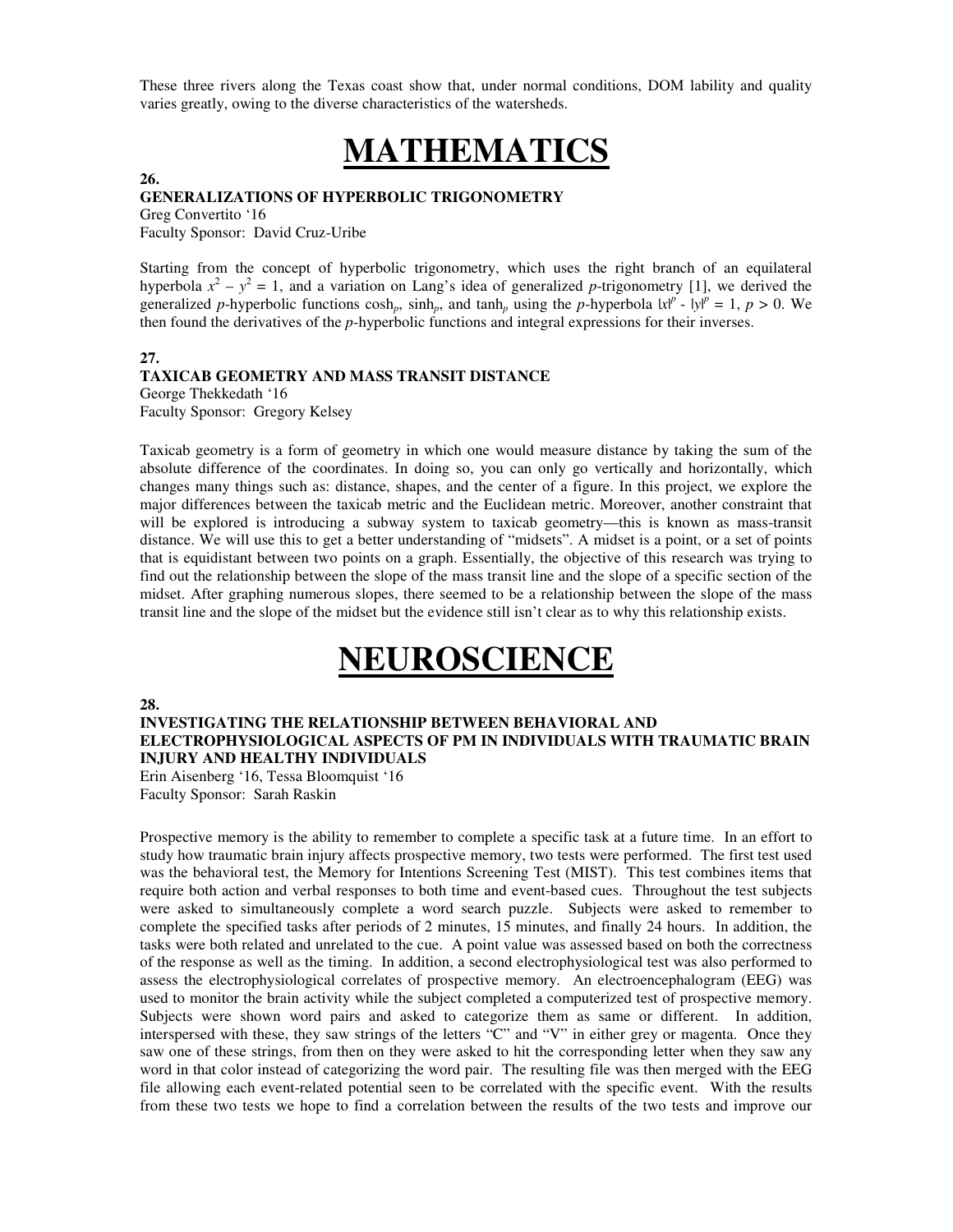understanding of the ways prospective memory is affected by traumatic brain injury and what the underlying brain mechanisms are. A previous pilot study was conducted and the goal of the present study is to either verify those results, or if they differ, to shed new light on the affects of traumatic brain injury on prospective memory.

#### **29.**

### **THE EFFECTS OF CAFFEINE ON THE SYNAPTIC PLASTICITY IN THE HIPPOCAMPUS OF RODENTS**

Nicholas Bellas '16, Alison Callegari '14, Yasmine Delgado '14, Julia Duggan '16, Georgia McAdams '14, Venus Nunez '14, Jenna Park '16

Faculty Sponsor: J. Harry Blaise

The Electrophysiology Laboratories at Trinity College currently uses the synapse from the perforant path to the dentate gyrus as a cellular model system to study the effects of exposure to a host of conditions, including stress, malnutrition and genetic manipulation. Over this past summer, we use the aforementioned synaptic model to study the effects of caffeine consumption on long-term synaptic efficacy which is a mechanism through which memories may be formed in the brain. Caffeine is a stimulant which is widely consumed throughout the world. However, very few studies have systematically tested the effects of caffeine on synaptic efficacy in the hippocampus of freely behaving rats. In order to conduct this research, three types of electrodes were built and surgically implanted into the brain of rodents which served as subjects for this study. These electrodes included noise-reducing ground electrodes implanted in the cortical surface, stimulating bipolar electrodes implanted in the perforant path, and monopolar recording electrodes placed in the dentate gyrus of the hippocampus. Rodents were anesthetized and placed in a stereotaxic surgical frame in order to surgically implant the electrodes into their respective brain regions. The brain signals were viewed using an oscilloscope. A week after surgery electrophysiological tests were performed and signals were recorded and analyzed. At this moment, three data points have been collected, but no significant results have been achieved.

#### **30.**

### **THE EFFECTS OF TWO DIFFERENT KETOGENIC DIETS, VARYING IN NUTRIENT CONSTITUTION, ON THEIR ABILITY TO ALLEVIATE AUTISTIC SYMPTOMS IN A MOUSE MODEL**

Subrina Bisnauth '15, Alex Suarez '16 Faculty Sponsors: David Ruskin, Susan Masino

Autism is a neurological developmental disorder characterized by communication and social deficits as well as repetitive behaviors. The ketogenic diet (KD), a high fat, restricted carbohydrate, sufficient protein metabolic therapy, has neuroprotective properties. In particular, the ketogenic diet has been shown to significantly reduce the incidence of seizures in persons with epilepsy, a disorder that is often comorbid with autism. Additionally, a highly restrictive KD has recently been found to reverse autistic symptoms in the BTBR mouse model of autism. However, the severity of the KD is a factor in its effectiveness and clinical applicability. Here, two milder KDs with differing nutritional constituents were compared to each other and to a diet of standard rodent chow in their ability to reverse the symptoms of autism in a mouse model (BTBR). These diets were nutritionally balanced but varied slightly in the amount of many of their components, including fats, carbohydrates, minerals, and amino acids. To measure the effects of these KD's on symptoms of autism, the three-chambered sociability test and the social transmission of food preference test were conducted in BTBR mice. The first of the KDs produced a trend towards improved sociability within the three-chambered test, and significantly improved communication within the social transmission of food preference test while the other one did neither. The variability in the nutritional composition of the two tested KDs may have resulted in the differing effects of the diets. The first of the two KDs may provide insight into the metabolic process by which ketosis helps reverse the symptoms of autism. Along with this, the comparison of the two diets tested could further the understanding of what nutritional components within the KD are most effective towards reversing the symptoms of autism. Further study could be undertaken to discover how the balancing of nutrients could affect the diet's therapeutic effects.

### **31. THE EFFECTS OF ALCOHOL USE ON COGNITION IN COLLEGE STUDENTS**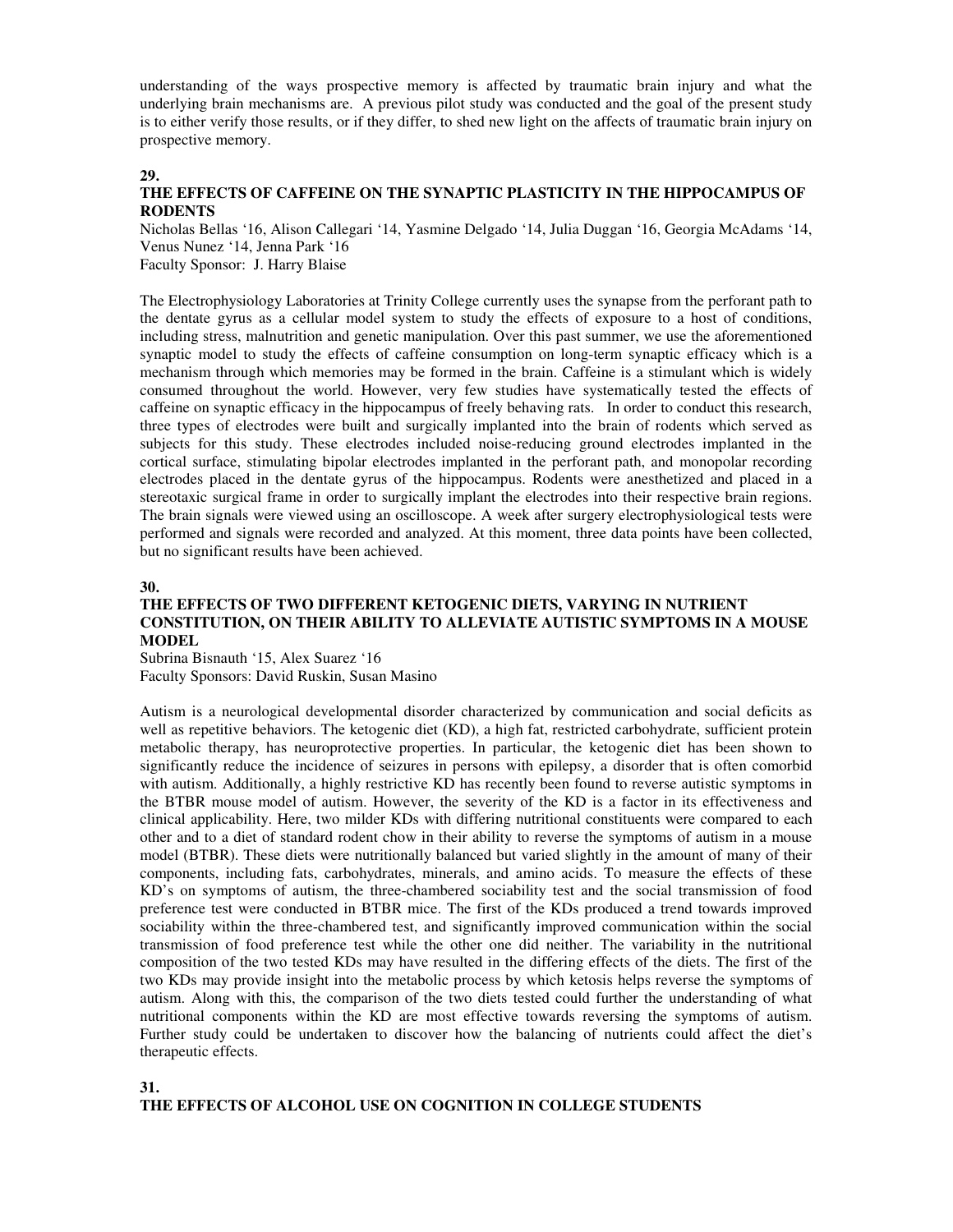Sharmy Dhaliwal '16 Faculty Sponsor: Sarah Raskin

Cognition is the mental process of gaining knowledge and understanding it through thought, experience, and the senses. This study examines the effects of alcohol use on cognition in college students by comparing their cognitive results from the beginning of their college experience to the near end of their college experience. The participants filled out numerous questionnaires regarding demographics, any injuries, and their alcohol use. Following the questionnaire, they did a series of computerized measures which tested their retrospective memories, or memory involving the past, and response inhibition. Cognitive test results from students who do not drink, those who drink but do not binge, and those who binge drink were compared. Depending on the results, methods for treating alcohol use or decreasing alcohol use on college campuses could be properly developed because the developers would know who the targeted would be and why those groups are most affected.

#### **32.**

#### **EFFECTS OF GLIAL-DERIVED FACTORS ON APOPTOSIS IN NEUROBLASTOMA CELLS**  Anne Do '16, Livia Wyss '16

Faculty Sponsor: William Church

In a double-blind study, undifferentiated SH-SY5Y cells were treated with TIMP-1 knock-out glial cell conditioned media, wild-type glial cell media, or low serum feeding media for 24 hours. Glial cells, such as astrocytes, have been shown to secrete factors that signal proliferation. Previous work from this lab found that SH-SY5Y cells treated with wild type glial cell media showed significantly increased cell death when compared to treatment with regular feeding media and TIMP-1 knock-out glial cell media. We evaluated the percentage of apoptotic cells per treatment by using the Hoescht 33342 stain, which depicts the condensed pycnotic nuclei in an apoptotic cell. There was no significant difference in the degree of apoptosis as a function of media treatment (% cell death: LSFM =  $21.52 \pm 1.12$ , TIMP-1 KO GCM = 18.71  $\pm$  0.91, and WT GCM = 20.58  $\pm$  1.08).

#### **33.**

## **METFORMIN AND A MODERATE KETOGENIC DIET: THE EFFECT ON BLOOD CHEMISTRY AND BEHAVIOR ON A MOUSE MODEL OF AUTISM**

Jessica Fortin '14

Faculty Sponsors: Susan Masino, David Ruskin

Autism is a pervasive neurodevelopmental disorder that affects 1 in 88 people. There are limited therapies available to treat the symptoms of autism, especially because the cause of the disorder remains unclear. The ketogenic diet (KD) is a restricted carbohydrate, sufficient protein, and very high fat metabolic therapy that adjusts the body's metabolism to use ketone bodies instead of glucose for fuel. A strict KD (76% fat) has been proven to ameliorate the core behavioral symptoms of autism, decrease glucose levels, and elevate ketones in the BTBR mouse model of autism. In contrast, a moderate KD (66% fat) was proven ineffective in the BTBR model and did not decrease glucose levels, although ketone levels were increased. The metabolic mechanism behind the diet remains elusive, with lowered blood glucose cited as a possible key component of its efficacy. Metformin is the most commonly prescribed medication to treat hyperglycemia in patients with Type 2 diabetes and is believed to lower or stabilize blood glucose by inhibiting gluconeogenesis in the liver, activating AMPK glucose reuptake in muscle, and decreasing cyclic AMP production. Our goal was to use metformin in conjunction with a moderate KD to determine whether a greater decrease in or stabilization of blood glucose along with elevated levels of ketones is sufficient to ameliorate the symptoms of autism in the BTBR mouse model. BTBR mice were fed either a control diet with 300mg/kg metformin dissolved in water, a moderate KD with metformin, or a moderate KD with water alone for three weeks. At 8 weeks of age the mice underwent behavioral testing to analyze sociability, communication, and self-repetitive behaviors. Weight and blood chemistry data were taken before dietary treatment and after behavioral testing. No significant differences in blood chemistry or behavior were noted between KD and KD+metformin treatment groups. Metformin may not have been the most effective means of lowering blood glucose: this study was unable to address the relationship between lower glucose levels and the efficacy of the KD.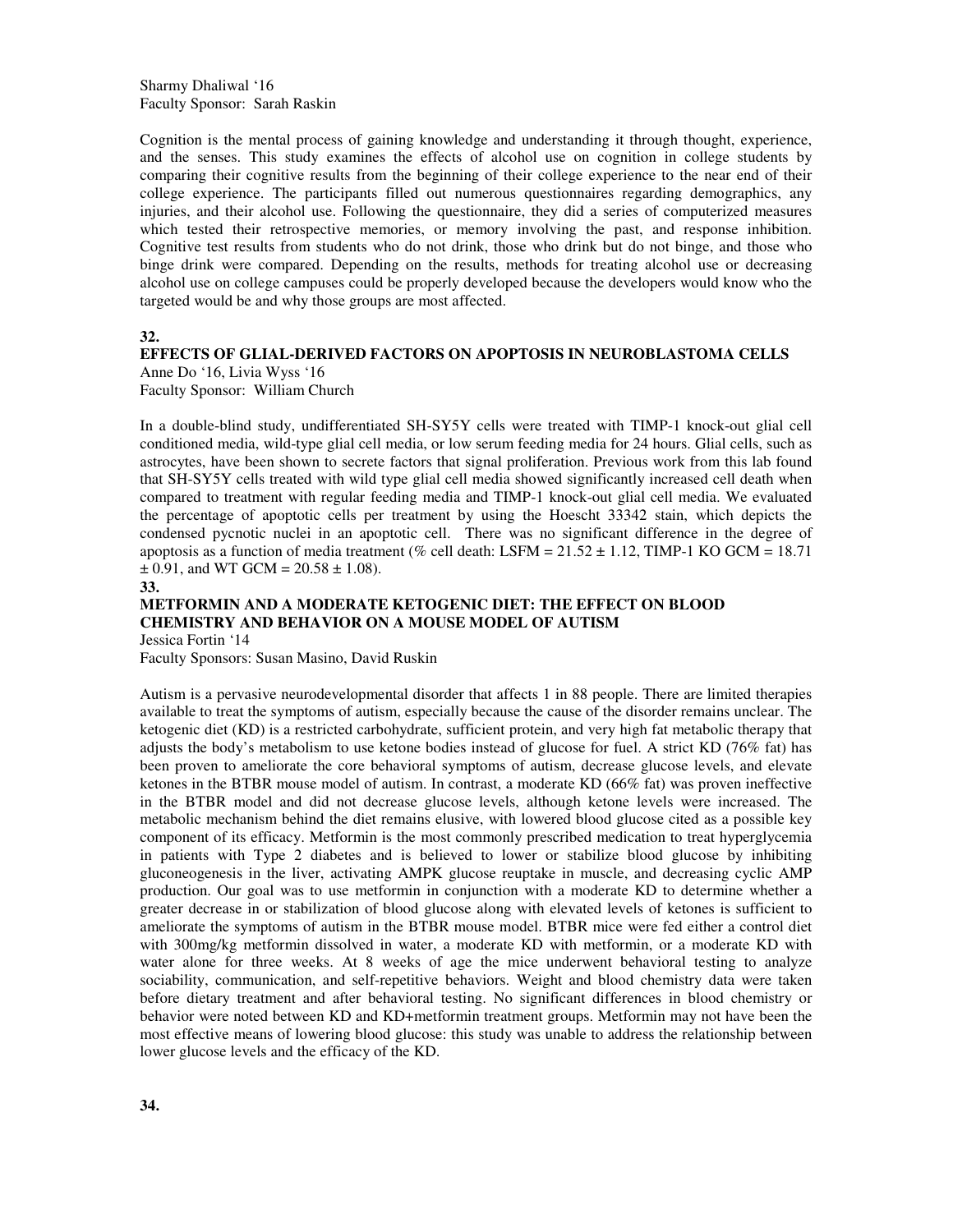### **THE EFFECT OF THE KETOGENIC DIET ON THE POLY (I:C) MOUSE MODEL OF AUTISM**  Michelle Murphy '14

Faculty Sponsors: Susan Masino, David Ruskin

Autism is a neurological disorder that is characterized by the core symptoms of impairments in sociability and communication, as well as, restricted and repetitive behavior. The ketogenic diet (KD), a restricted carbohydrate, sufficient protein, and high fat metabolic therapy, has been found to reverse the core symptoms of autism in the BTBR mouse model. The core symptoms of autism are also seen in the poly (I:C) mouse model, which was developed based on epidemiological observations that an immune challenge during pregnancy increases the risk of autism in offspring. Poly (I:C) is a synthetic analog of double stranded RNA that acts as a viral mimic to induce an immune response, but not an active infection. When a pregnant mouse is exposed to poly (I:C), it causes maternal immune activation (MIA), which results in the offspring demonstrating the core symptoms of autism. This study will investigate the effect of a strict KD on the autistic symptoms of the poly  $(I:C)$  mouse model of autism. Timed pregnancies were determined by the presence of a vaginal plug (day 0.5 of gestation) and the pregnant mouse was then injected with 5mg/kg of either saline or poly (I:C) on days 10.5, 12.5, and 14.5 of gestation. The offspring will be organized into three groups: saline offspring fed control diet, poly (I:C) offspring fed control diet, and poly (I:C) offspring fed KD. Behavioral testing will be conducted using the 3-chamber sociability test, the STFP (social transmission of food preference) test, and self-grooming test. The results of this study will contribute to understanding the role of the ketogenic diet in alleviating autistic symptoms.

#### **35.**

#### **SUPPLEMENTATION OF THE KETOGENIC DIET WITH EVEN- AND ODD-NUMBERED MEDIUM CHAIN TRIGLYCERIDES IN A MOUSE MODEL OF AUTISM**  Lisa Saa '14

Faculty Sponsors: Susan Masino, David Ruskin

A ketogenic diet (KD), which has restricted carbohydrates, sufficient protein, and a very high fat content, causes the body to switch from a glucose-based metabolism to a ketone-based metabolism. The KD has been effective at reducing seizures in epileptic patients. Autism is comorbid with epilepsy and characterized by restricted and repetitive behaviors, low sociability, and deficits in communication. A strict version of the KD has been effective at reducing autistic symptoms in BTBR T+tf/J, an autistic model of mice. However, a more moderate and clinically relevant version of the KD has been shown to be ineffective in this model. Furthermore, the mechanism of the KD is unclear. Recent studies suggest that supplementation of the moderate KD with medium chain triglycerides (MCTs) will reduce the severity of autistic symptoms. MCTs are fatty acids with carbon chains ranging from approximately 7 to 12 carbons. They are usually in the form of oils or soft solids at room temperature. Natural sources of MCTs include butter and coconuts. MCTs may cause an increase in ketone bodies, acetyl-CoA, and ATP. However, only odd-numbered MCTs are anaplerotic substances, meaning that the metabolites of the Krebs cycle are refilled. The goal of the study is to determine a) the role of anaplerosis on ketosis and the KD and b) if either even- or odd-numbered MCTs alone or supplementing a less strict KD can result in a beneficial alleviation of autistic symptoms in mice. To test this hypothesis, BTBR T+tf/J mice will be given one of the following metabolic treatments for three weeks: chow (control), KD, chow and odd-numbered MCTs, KD and odd-numbered MCTs, chow and even-numbered MCTs, or KD and even-numbered MCTs. Behavioral testing and glucose and ketone blood analysis will be conducted. The results may help elucidate the mechanism of the KD and offer clinical relevance. The study will be the focus of a senior thesis.

## **PHYSICS**